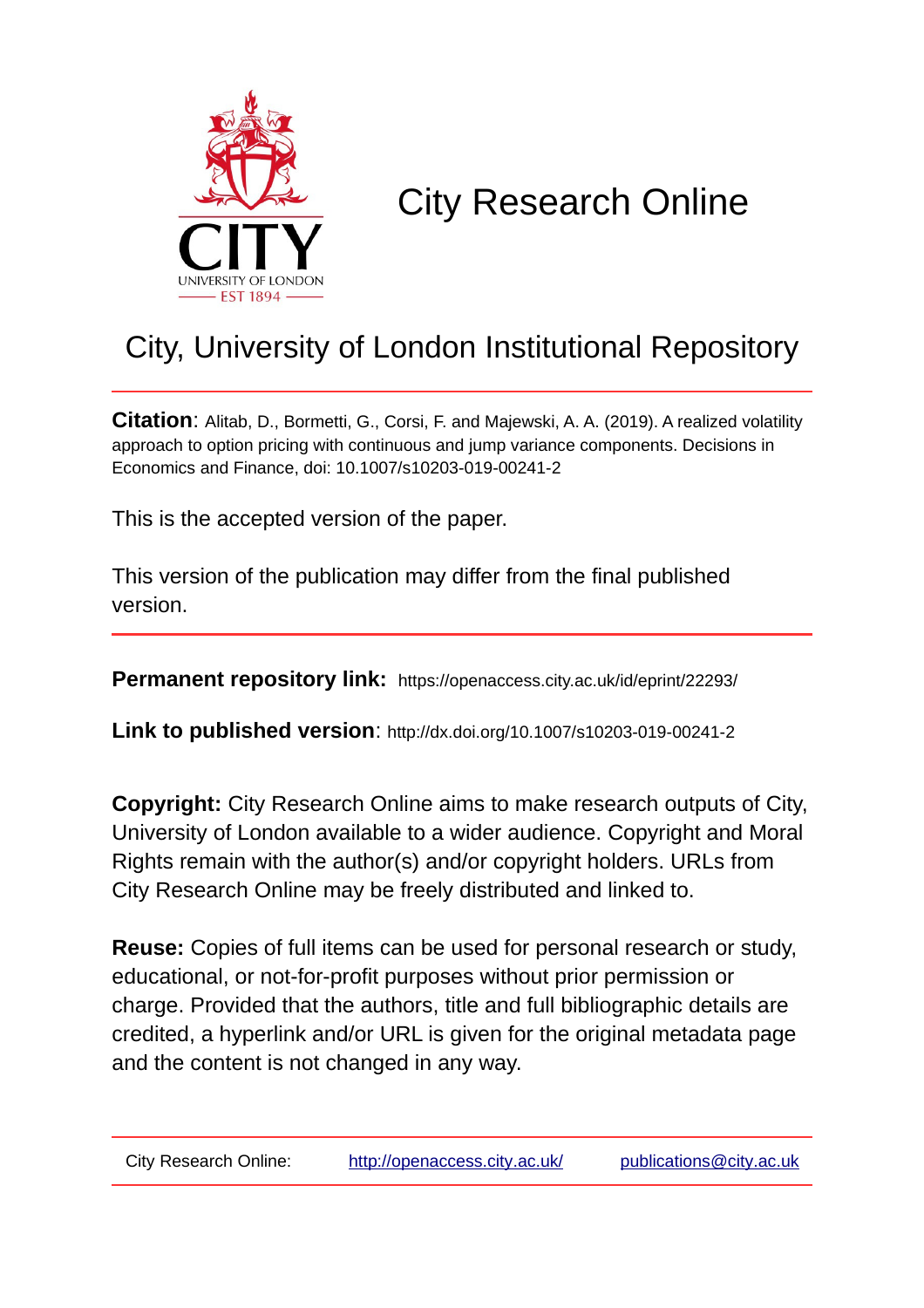$\pmb{\underline{\star}}$ 

Noname manuscript No. (will be inserted by the editor)

### A realized volatility approach to option pricing with continuous and jump variance components

Dario Alitab · Giacomo Bormetti · Fulvio Corsi · Adam A. Majewski

Received: date / Accepted: date

Abstract Stochastic and time-varying volatility models typically fail to correctly price out-of-the-money put options at short maturity. We extend Realized Volatility option pricing models by adding a jump component which provides a rapidly moving volatility factor, and improves on the fitting properties under the physical measure. The change of measure is performed adopting a stochastic discount factor with an equity and two variance risk premia, associated to the continuous and jump components. Our choice preserves analytical tractability and offers a new way of separately estimate variance risk premia by coherently combining high-frequency returns and option data in a multi-factor pricing model.

Keywords High-frequency · Realized volatility · HARG · Option pricing · Variance risk premium · Jumps

#### 1 Introduction

D. Alitab

Stochastic and time-varying volatility models, such as [24, 35, 36], are able to qualitatively reproduce the smile (i.e. excess kurtosis) and the smirk (i.e. neg-

Mediobanca S.p.A, Piazzetta E. Cuccia 1, 20121 Milano, Italy E-mail: dario.alitab@gmail.com G. Bormetti University of Bologna, Piazza di Porta San Donato 5, 40126 Bologna, Italy E-mail: giacomo.bormetti@unibo.it F. Corsi University of Pisa, via Ridolfi 10, 56100 Pisa, Italy City University London, Northampton Square, London EC1V 0HB, United Kingdom E-mail: fulvio.corsi@unipi.it

A. A. Majewski Capital Fund Management, 23 Rue de l'Université, 75007 Paris, France E-mail: aamajewski@gmail.com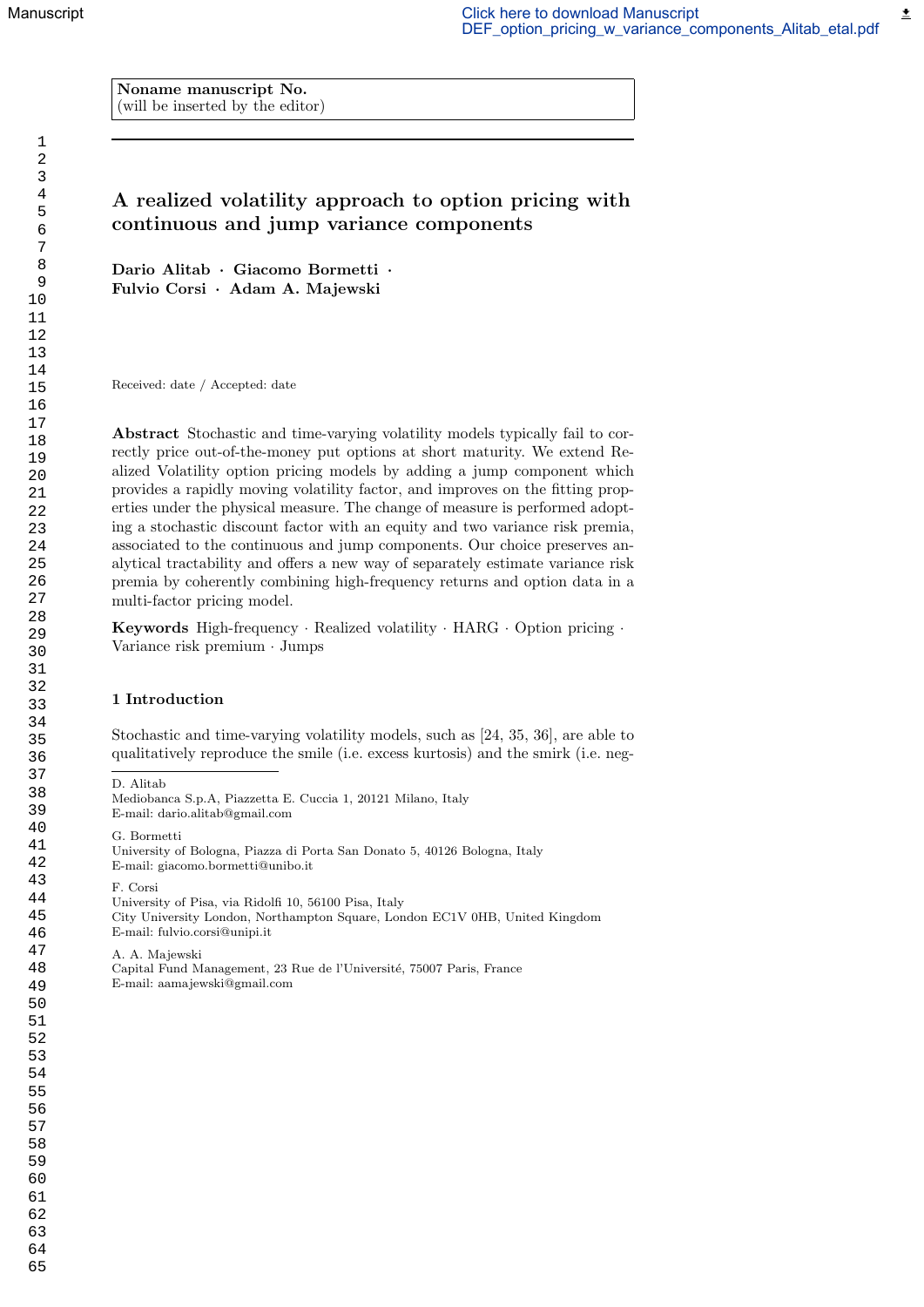ative skewness) observed in short term equity options. However, they fail to address these features quantitatively. As a result, they severely underprice outof-the-money put options. To cope with this problem, a variety of models have been developed to include jumps in returns (see [7–9, 11, 13, 38, 39, 42, 43] in continuous-time, and [18, 25, 40] in discrete-time) and jumps in volatility (see, e.g., [10, 28, 29]). [17] employ a modified version of the two-factor component GARCH in [27] for option pricing, while [8] proposes a two-factor jump-diffusion model to fit the implicit distribution of options on Standard and Poor's 500 (S&P500) futures. Similarly, the family of Realized Volatility (RV) option pricing models recently proposed by [20] (i.e., ARG, HARG and HARGL) has difficulties in generating realistic level and dynamics of the steepness of the implied volatility at short maturity, although, the general shape and dynamics of the smile is much closer to the empirical one compared to the standard GARCH option pricing models. Therefore, the HARGL implies some degree of underpricing for deep out-of-the-money (DOTM) put options. This is a common feature of stochastic volatility option pricing models without jumps, since they cannot completely capture the probability mass in the right tail of the volatility density.

In this paper we extend the class of RV option pricing models by adding a jump component in volatility and its associated risk premium. The inclusion of jumps in the variance dynamics provides a rapidly moving volatility factor, which will improve on the fitting properties under the physical measure,  $\mathbb{P}$ , and on the pricing performance under the risk-neutral measure, Q. Consequently, our change of measure employs an SDF with three different risk premia: one for equity, and two variance risk premia related to the continuous and jump components. The proposed multiple risk premia SDF allows to improve the flexibility of the option pricing model under the risk neutral dynamics while preserving analytical tractability. In addition, it provides a new methodology of separate estimation of the continuous and jump variance risk premia which coherently combines information from both high-frequency returns and option data. More specifically, we develop a model where the log-returns are determined by RV dynamics following a process belonging to the HAR-RV family. These processes, introduced by [19], successfully describe the impact that past realized variances aggregated on different time scales (daily, weekly and monthly) have on the current level of realized variance. Recently, [20] have studied the application of these discrete-time models to option pricing introducing the HARGL-RV extension which accounts for transition density specified by noncentered gamma distribution and accounts for the leverage effect through a daily binary component. More recently, [41] have widened the HARG-RV class and included a heterogeneous parabolic structure for leverage, defining the LHARG-RV model.

In this work, we extend the LHARG-RV model to account for a possibility of extreme movements in the evolution of volatility. The newly proposed model is labelled as JLHARG-RV. JLHARG-RV assumes that the dynamics of realized variance is given by the sum of two independent random variables which account for the continuous and the discontinuous components of the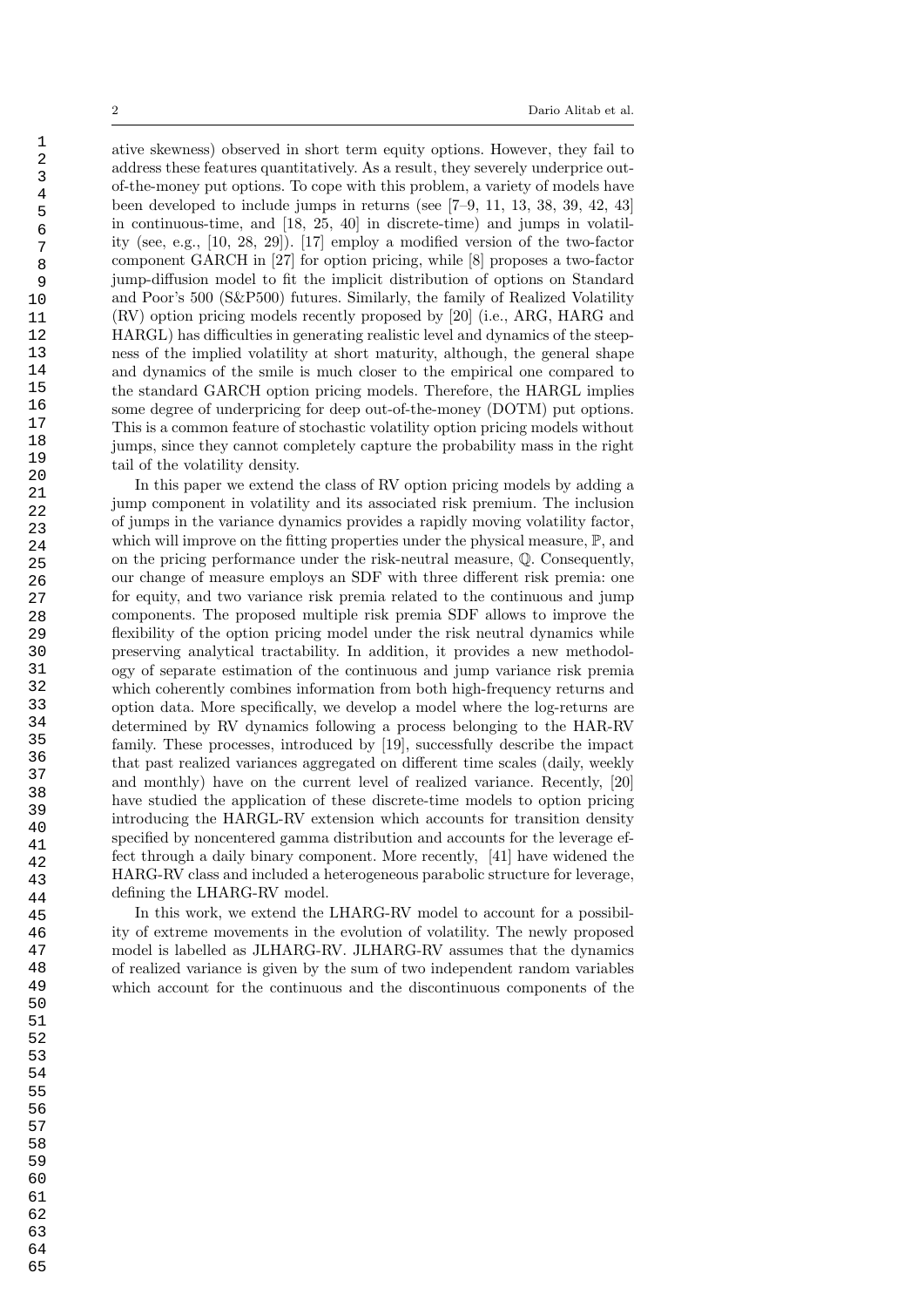volatility. We model the former as an autoregressive gamma process (see [33]) whose conditional mean is assumed to be a linear function of the past realized variances and leverage terms aggregated over different time scales (daily, weekly, and monthly). The latter is described as a compound Poisson process where the jump size is sampled from a gamma distribution. For this model we first show how to compute analytically the moment generating function (MGF) of the log-returns, under the physical measure. In order to obtain an analytical option pricing formula, we derive the MGF under the risk neutral measure. The change of measure is performed adopting the same approach as in [17, 20, 31], based on a discrete-time exponential affine SDF which allows to incorporate risk premia for the continuous and discontinuous components of the volatility, in addition to the equity risk premium. We stress the importance of having risk premia for both the volatility factors in order to compensate for two new sources of risk, in addition to the traditional premium related to shocks in the log-return. In particular, including a premium for the jump component represents an important novel contribution of this work which helps to better understand the negative skew effect implied by out-of-the-money (OTM) option prices quoted on the market. Due to the analytical tractability of exponential-affine forms, we are able to derive the risk-neutral MGF and show that the risk-neutral model still belongs to the JLHARG model class. In particular, we prove the existence of a one-to-one mapping among the parameters describing the physical and risk-neutral dynamics of the JLHARG model. An additional advantage of JLHARG is related to the model estimation. This is due to the observability of RV, directly built from the high-frequency time series of log-returns. We compute the RV time series from tick-by-tick returns for the S&P500 futures, from January 1, 1990 to December 31, 2007. In order to separate the two dynamics of volatility, we exploit the Threshold Bipower Variation methodology introduced in [21] which allows to detect the jumps in the RV. Having the time-series for the continuous and discontinuous volatility components, we estimate the parameters of the JLHARG processes employing the Maximum Likelihood Estimator (MLE) on both sets of historical data.

To the best of our knowledge, among the approaches available in literature, [14] is the closest to ours. However, a closer look reveals several important differences. The first relevant difference is the method employed to identify and separate the continuous and jump components of the integrated variance. [14] compute a proxy of the continuous component of volatility by means of the Bipower Variation from 5-minute returns and the jump contribution corresponds to the difference, when positive, between the Realized Variance and the Bipower Variation. The methodology does not consider any statistical test in order to assess the significance of the jump contribution. The literature warns about the bias in the estimation of the continuous component of the integrated variance in finite sample, especially in presence of successive jump events. A second major difference is that the approach by Christoffersen and co-authors may be viewed as an improved and extended version of the Realized GARCH approach of [34], while the LHARG-ARJ extends the class of RV gamma models [20, 41]. The role played by the observable realized measures in the two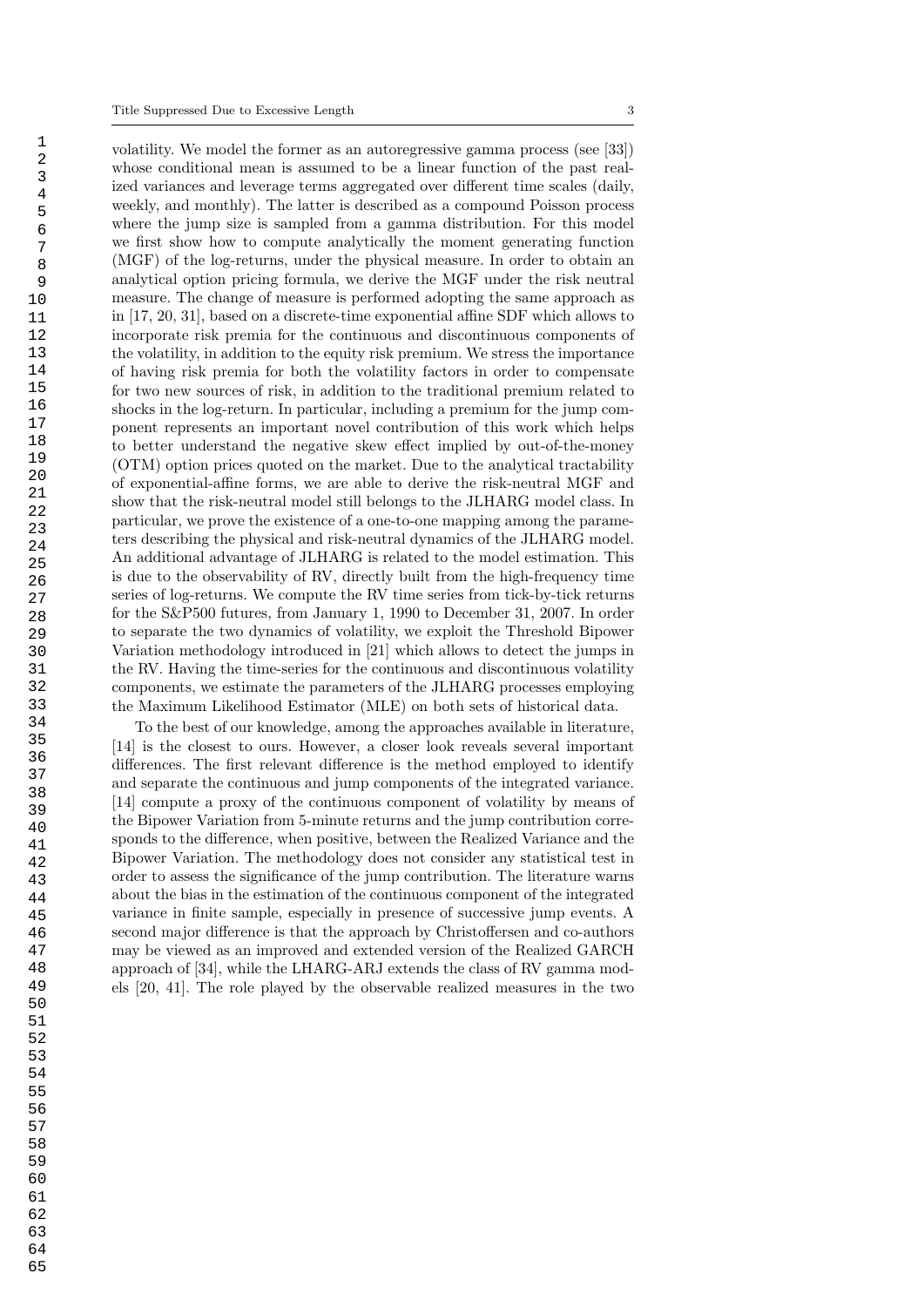classes is essentially different. In the former, the conditional variance is a latent process with idiosyncratic shocks given by the RV measure – in the same spirit of the Realized GARCH. The latter directly models the dynamics of the RV components. The impact of the two modeling choices is relevant not only on the estimation methodology – which is based on QMLE for the BPJVM and on MLE for the LHARG-ARJ – but also, and more importantly, on the level of persistence of the conditional variance in the two models. The persistence of the BPJVM latent variance is nearly one, then a miss-specification of the current level of the volatility may lead to the miss-fitting of the term structure of ATM implied volatility.

To assess the pricing performance of our model, we benchmark it with [14]. Our analysis is performed on OTM Plain Vanilla options written on S&P500 Index whose valuation is given each Wednesday from January 1, 1996 to December 31, 2004. We calibrate risk premia on the whole implied volatility surfaces and we compute the option prices using the efficient COS method introduced by [30]. Our results clearly illustrate that JLHARG models represent a valid competitor class to state-of-the-art discrete-time models for the valuation of S&P500 Index OTM options.

The rest of the paper is organized as follows. Section 2 defines our model for log-return and RV under both the physical and risk-neutral probability measures. Section 3 describes the estimation of the model and then analyses its statistical features. In Section 4, we discuss option pricing performances comparing them to the benchmark. Section 5 draws relevant conclusions.

#### 2 The model

#### 2.1 Real-World dynamics

We consider a risky asset with the following log-return dynamics

$$
y_t = r + \left(\lambda - \frac{1}{2}\right) \text{RV}_t + \sqrt{\text{RV}_t} \epsilon_t,
$$
\n(1)

where r is the risk-free rate,  $\lambda$  is the market price of risk<sup>1</sup>,  $\epsilon_t$  are *i.i.d.* standard normal innovations, and  $RV_t$  is realized variance at day t. The aggregate daily dynamics (1) is formally equivalent to that employed in [15, 20, 41]. As a major difference, in this paper we distinguish two separate components of realized variance: a continuous component  $\mathrm{RV}_{t}^{c}$  and a jump component  $\mathrm{RV}_{t}^{j}$  (details on the measurement of RV components are provided in Section 3).

Our approach is motivated by the empirical analyses of [1], who find that the distributions of daily equity returns standardized by the corresponding

$$
y_t = r + \lambda_c \text{RV}_t^c + \lambda_j \text{RV}_t^j + \sqrt{\text{RV}_t^c + \text{RV}_t^j} \epsilon_t
$$
 (2)

admits consistency with the no-arbitrage principle if and only if  $\lambda_c = \lambda_j = \lambda$ .

<sup>1</sup> As shown in Appendix B, the more general specification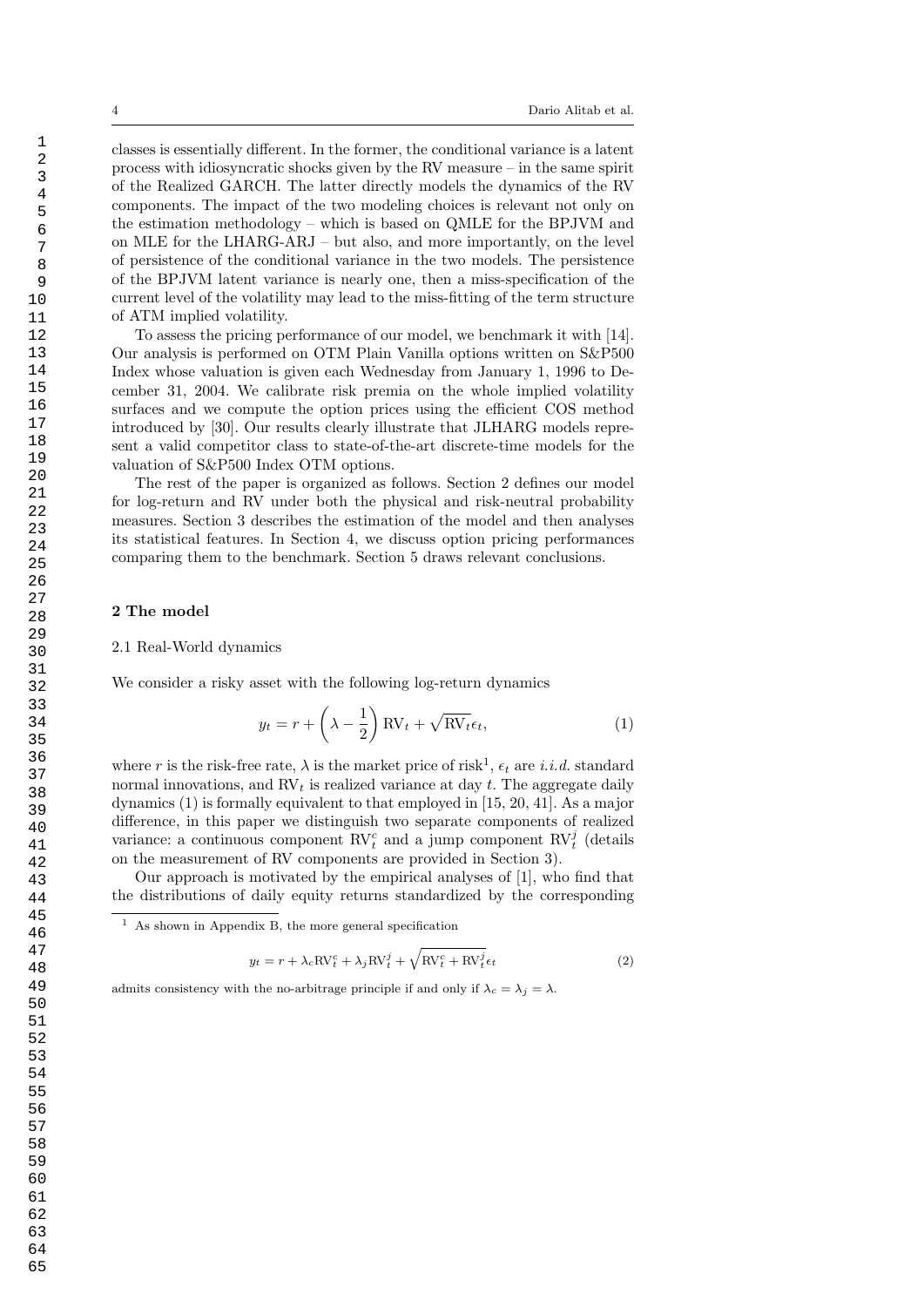RV is approximately Gaussian and [2] who investigate the deviation from normality ascribed to a jump component in the price process. The latter results indicate that the discontinuous component has a minor impact on the distributional properties, since the jump-adjusted standardized series are not systematically closer to the Gaussian than the  $y_t/\sqrt{RV_t}$  standardized returns.<sup>2</sup> This is especially true for time series generated from futures contracts on the S&P500 Index, which are recognized in [2] to suffer from minimal microstructure distortion and low liquidity effects. As can be seen from the density plots



Fig. 1 Standardized log-return distribution. Comparison of the S&P500 futures log-return distribution under different scaling measures: Standard normal distribution (red line), jumpadjusted standardized log-return by RV<sup>c</sup> (green line) and standardized log-return by total RV (blue line).

of Figure 1, we observe the same feature for the S&P500 futures in our sampling period. The two-sample Kolmogorov-Smirnov test between the RV standardized and jump-adjusted series indicates that the two distributions cannot be distinguished. If any, by judging on the value of the kurtosis of 3.64 for the jump-adjusted distribution and 3.06 for the RV standardized, we conclude that the latter is closer to a normal distribution than the former one.

Given the information at time  $t, \mathcal{F}_t$ , a new realization of the RV components is obtained by sampling at time  $t + 1$  from two conditionally independent distributions. The continuous part of RV depends on past realizations of  $\mathrm{RV}^c$ and of a leverage component  $\ell_t$ , which corresponds to a quadratic function of the total realized variance

$$
\ell_t = \left(\epsilon_t - \gamma \sqrt{\text{RV}_t^c + \text{RV}_t^j}\right)^2.
$$

<sup>2</sup> "Perhaps surprisingly, the results indicate that neither of the jump-adjusted standardized series are systematically closer to Gaussian than the non-adjusted realized volatility standardized returns. [...] One reason is that jumps largely self-standardize: a large jump tends to inflate the (absolute) value of both the return (numerator) and the realized volatility (denominator) of standardized returns, so the impact is muted" [2].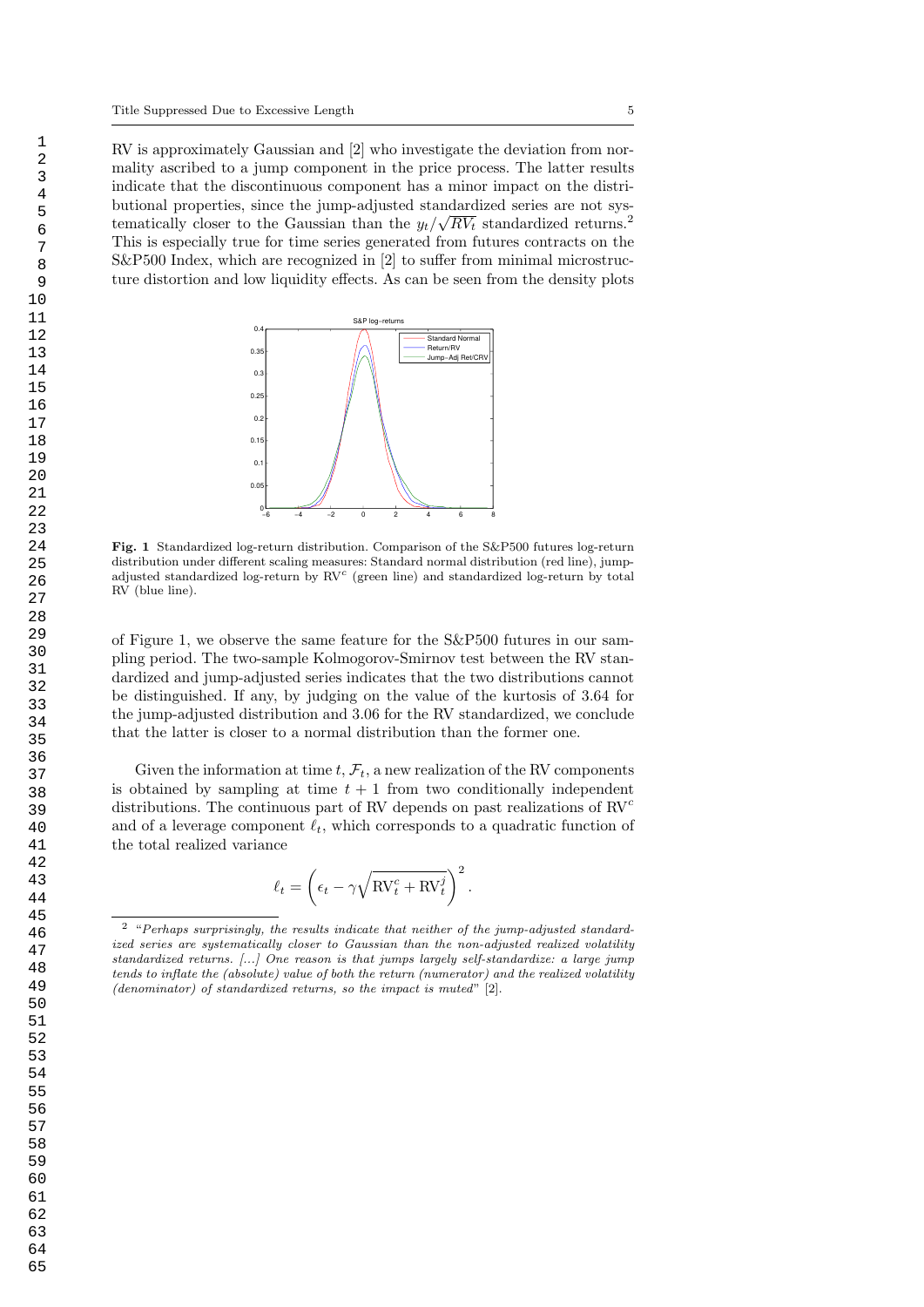Then, introducing the notation  $\mathbf{R} \mathbf{V}^c{}_t = (\mathrm{RV}_{t-21}^c, \ldots, \mathrm{RV}_{t}^c)$  and  $\mathbf{L}_t = (\ell_{t-21}, \ldots, \ell_t)$ , the continuous component of RV is drawn from a noncentred gamma distribution

$$
\mathrm{RV}_{t+1}^c | \mathcal{F}_t \sim \bar{\gamma}(\delta, \Theta(\mathbf{RV}^c, \mathbf{L}_t), \theta), \qquad (3)
$$

where  $\delta$  is the shape parameter, and  $\theta$  is the scale. The non-centrality is given by

$$
\Theta(\mathbf{R}\mathbf{V}^c, \mathbf{L}_t) = d + \beta_d \mathbf{R} \mathbf{V}_t^{c(d)} + \beta_w \mathbf{R} \mathbf{V}_t^{c(w)} + \beta_m \mathbf{R} \mathbf{V}_t^{c(m)} + \alpha_d \ell_t^{(d)} + \alpha_w \ell_t^{(w)} + \alpha_m \ell_t^{(m)},
$$
\n(4)

where  $d \in \mathbb{R}$ ,  $\beta_i \in \mathbb{R}^+$ ,  $\alpha_i \in \mathbb{R}^+$  are constant, and the quantities

$$
\begin{array}{ll}\n\text{RV}_{t}^{c(d)} = \text{RV}_{t}^{c}, & \ell_{t}^{(d)} = \ell_{t} \,, \\
\text{RV}_{t}^{c(w)} = \frac{1}{4} \sum_{i=1}^{4} \text{RV}_{t-i}^{c}, & \ell_{t}^{(w)} = \frac{1}{4} \sum_{i=1}^{4} \ell_{t-i} \,, \\
\text{RV}_{t}^{c(m)} = \frac{1}{17} \sum_{i=5}^{21} \text{RV}_{t-i}^{c}, & \ell_{t}^{(m)} = \frac{1}{17} \sum_{i=5}^{21} \ell_{t-i}\n\end{array}
$$

represent the heterogeneous components corresponding to the short-term or daily  $(d)$ , medium-term or weekly  $(w)$  and long-term or monthly  $(m)$  realized variance and leverage terms, respectively on the left and right columns above.

The jump component of the realized variance is modelled as a compound Poisson process with intensity  $\tilde{\Theta}$  and sizes sampled from a gamma distribution with shape  $\tilde{\delta}$  and scale  $\tilde{\theta}$ 

$$
\text{RV}_{t+1}^j | \mathcal{F}_t \sim \sum_{i=1}^{n_{t+1}} Y_i \quad \text{with } n_{t+1} \sim \mathcal{P}(\tilde{\Theta}) \text{ and } Y_i \ i.i.d. \sim \gamma(\tilde{\delta}, \tilde{\theta}). \tag{5}
$$

Equations (1)-(5) completely characterise the log-return dynamics as an Autoregressive Gamma model in Realized Volatility with Heterogeneous Leverage and Jumps, and we acronym it JLHARG-RV model. The crucial advantage of the JLHARG model is that it satisfies the affine property. The importance of affine processes in finance - due to their analytical tractability - has been acknowledged in many studies (see [23, 26, 41] among others). We prove the following

**Proposition 1** Under  $\mathbb{P}$ , the MGF of the log-return  $y_{t,T} = \sum_{k=t+1}^{T} y_k$  for JLHARG model has the following form

$$
\phi^{\mathbb{P}}(t,T,z) = \mathbb{E}^{\mathbb{P}}[e^{zy_{t,T}}|\mathcal{F}_{t}] = \exp\left(a_{t} + \sum_{i=1}^{p} b_{t,i} \text{RV}_{t+1-i}^{c} + \sum_{i=1}^{q} c_{t,i} \ell_{t+1-i}\right),
$$

where  $a_t$ ,  $b_{t,i}$  and  $c_{t,i}$  are given by recursive relations.

Proof: See Appendix A.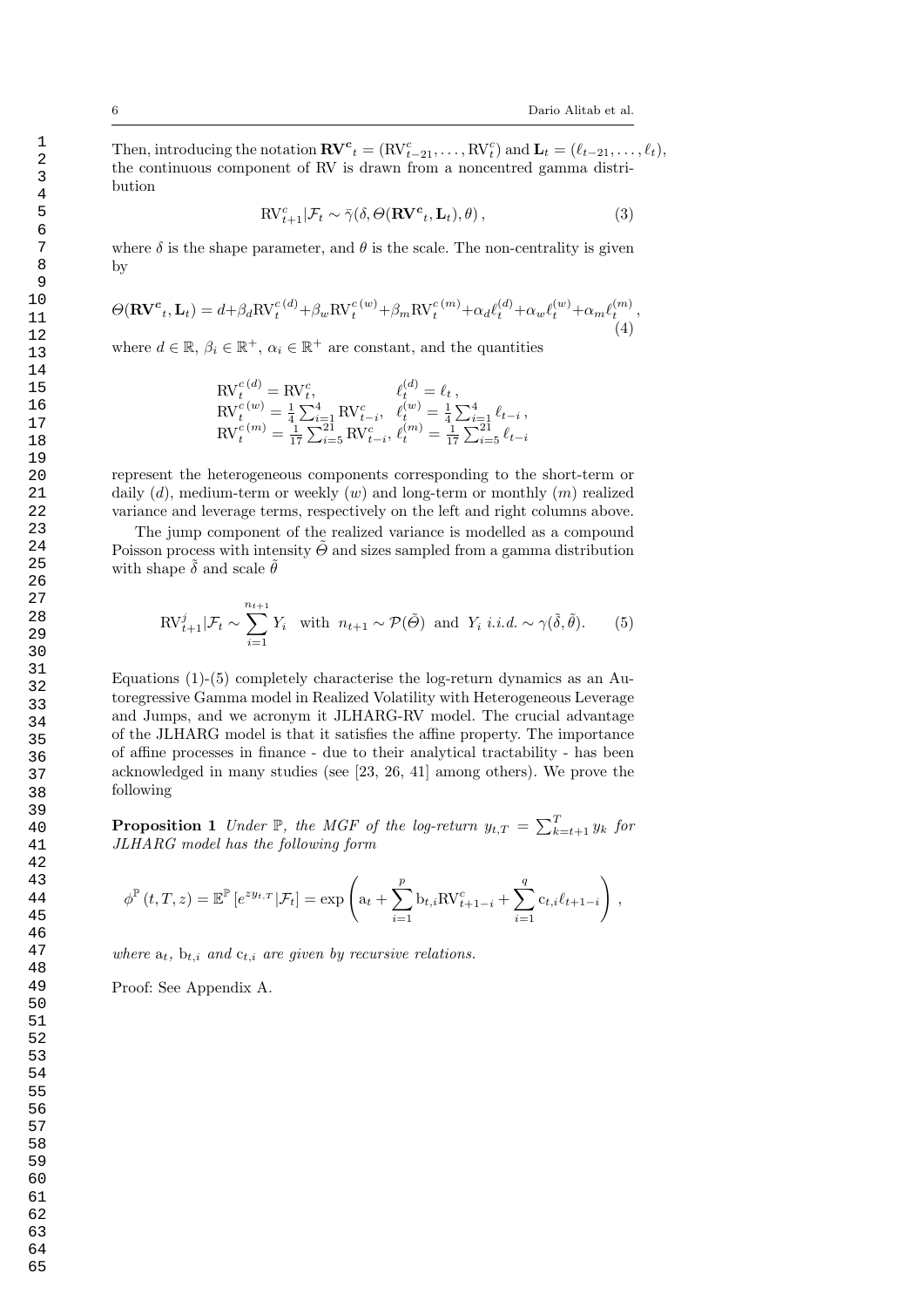#### 2.2 Risk-neutralization

To preserve analytical tractability of the model under the martingale measure we employ an SDF within the family of exponential affine factors, whose high flexibility allows to incorporate multiple factor-dependent risk premia. This approach has been extensively used in literature.<sup>3</sup> We propose an SDF of the following form

$$
M_{s,s+1} = \frac{e^{-\nu_c \text{RV}_{s+1}^c - \nu_j \text{RV}_{s+1}^j - \nu_y y_{s+1}}}{\mathbb{E}^{\mathbb{P}}\left[e^{-\nu_c \text{RV}_{s+1}^c - \nu_j \text{RV}_{s+1}^j - \nu_y y_{s+1}} | \mathcal{F}_s\right]},
$$
(6)

which represents the Esscher transform from the physical log-return density to the risk neutral one (see [12, 32]). The main advantage of the SDF (6) is to clearly identify the sources of risk and explicitly compensate them with separated risk premia. Specifically, this form allows to have both the continuous  $(\nu_c)$  and discontinuous  $(\nu_i)$  variance risk premia, in addition to the standard equity premium  $(\nu_y)$ . The equity premium has to satisfy the following noarbitrage condition

**Proposition 2** The JLHARG model defined by equations  $(1) - (5)$  with SDF given by (6) satisfies the no-arbitrage condition if and only if

$$
\nu_y = \lambda + \frac{1}{2} \, .
$$

Proof: Appendix B.

Moreover, we are able to provide a one-to-one mapping of the parameters under probability measure  $\mathbb P$  to those under the  $\mathbb Q$  measure, ensuring that the risk-neutral log-return dynamics is still governed by a JLHARG process.

Proposition 3 Under risk-neutral measure Q the realized variance follows a JLHARG process with parameters

$$
\beta_d^* = \frac{\beta_d}{1 - \theta y^{c*}}, \quad \beta_w^* = \frac{\beta_w}{1 - \theta y^{c*}}, \quad \beta_m^* = \frac{\beta_m}{1 - \theta y^{c*}},
$$
  
\n
$$
\alpha_d^* = \frac{\alpha_d}{1 - \theta y^{c*}}, \quad \alpha_w^* = \frac{\alpha_w}{1 - \theta y^{c*}}, \quad \alpha_m^* = \frac{\alpha_m}{1 - \theta y^{c*}},
$$
  
\n
$$
\theta^* = \frac{\theta}{1 - \theta y^{c*}}, \quad \delta^* = \delta, \quad \gamma^* = \gamma + \lambda + \frac{1}{2}, \quad d^* = \frac{d}{1 - \theta y^{c*}},
$$
  
\n
$$
\tilde{\Theta}^* = \frac{\tilde{\Theta}}{\left(1 - \tilde{\theta} y^j\right)^{\delta}}, \quad \tilde{\delta}^* = \tilde{\delta}, \quad \tilde{\theta}^* = \frac{\tilde{\theta}}{1 - \tilde{\theta} y^j},
$$
\n(7)

where  $y^{c*} = -\lambda^2/2 - \nu_c + \frac{1}{8}$  and  $y^{j*} = -\lambda^2/2 - \nu_j + \frac{1}{8}$ .

<sup>3</sup> For example, in [3, 16, 20, 31, 41].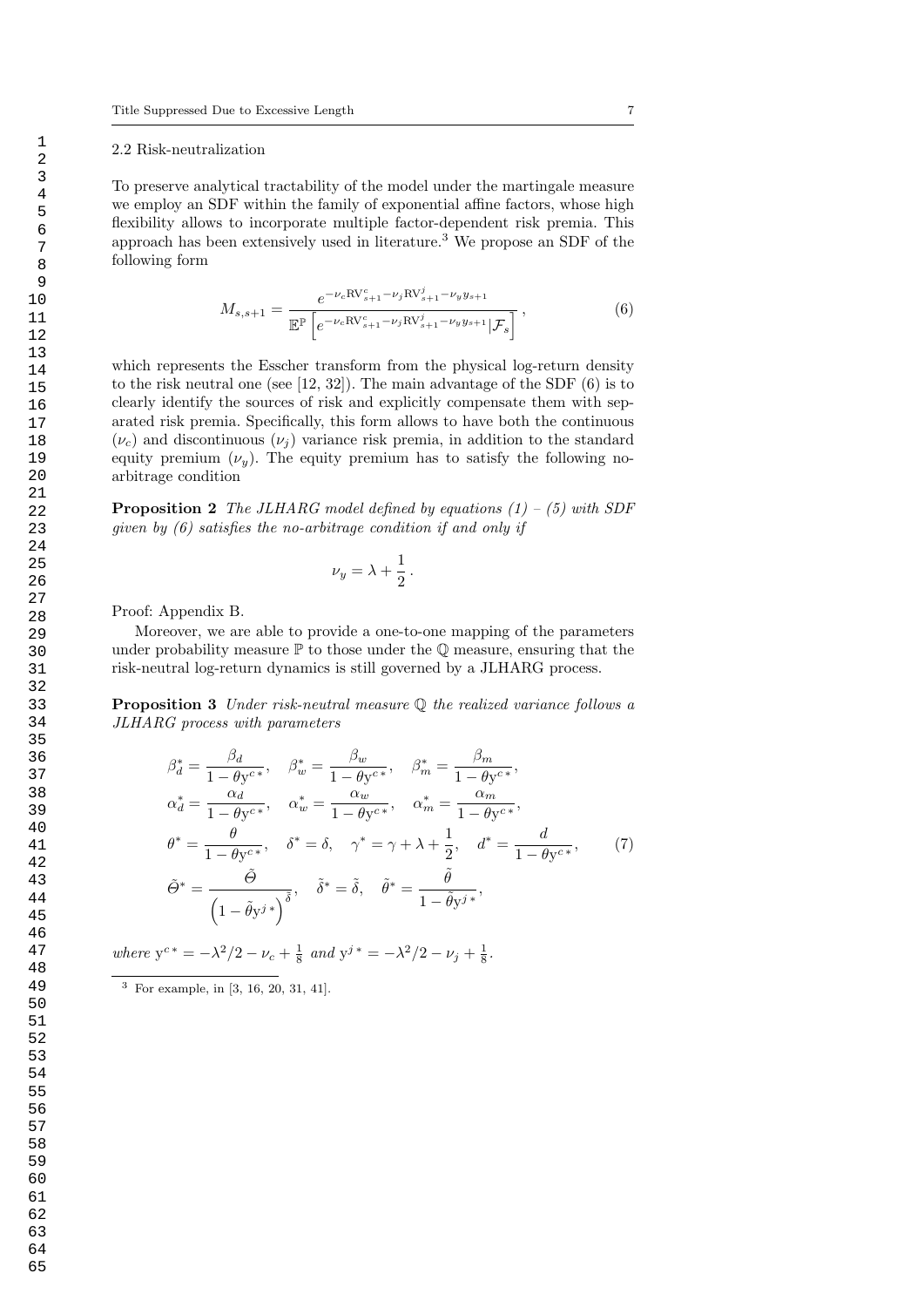Proof: Appendix C.

Knowing the dynamics of the process under Q, the moment generating function under the risk-neutral measure is a straightforward consequence of Proposition 1.

**Corollary 1** Under  $\mathbb Q$  the MGF of the JLHARG model is formally the same as in Proposition 1 with equity risk premium  $\lambda^* = -0.5$ , and  $d^*, \delta^*, \tilde{\theta}^*, \tilde{\theta}^*, \tilde{\theta}^*, \tilde{\theta}^*$  $\gamma^*, \alpha_l^*, \beta_l^*$  for  $l = d, w, m$  as in (7).

We point out that the risk premia in the vector  $(\nu_c, \nu_i)$  are the only parameters that need to be calibrated on option data. Then, all the parameters governing the dynamics of the process under Q can be explicitly computed from the values estimated under  $\mathbb P$  through the relations given by (7).

The JLHARG-RV family nests a variety of RV models as special cases. The first instance is the JHARG model which preserves the heterogeneous autoregressive structure for RV but lacks the leverage term. This model can be seen as a natural extension of the HARG model, by [20], accounting for a discontinuous component. The second model is the JLHARG model with Parabolic Leverage (P-JLHARG) that we obtain setting  $d = 0$  in (4). The third one is a JLHARG with zero-mean leverage term (ZM-JLHARG) inspired by the Component GARCH model of [17]. In that case, heterogeneous leverage components are given by the following relations

$$
\begin{split} \bar{\ell}_t^{(d)} &= \epsilon_t^2 - 1 - 2\epsilon_t \gamma \sqrt{\mathrm{RV}_t^c + \mathrm{RV}_t^j}, \\ \bar{\ell}_t^{(w)} &= \frac{1}{4} \sum_{i=1}^4 \left( \epsilon_{t-i}^2 - 1 - 2\epsilon_{t-i} \gamma \sqrt{\mathrm{RV}_{t-i}^c + \mathrm{RV}_{t-i}^j} \right), \\ \bar{\ell}_t^{(m)} &= \frac{1}{17} \sum_{i=5}^{21} \left( \epsilon_{t-i}^2 - 1 - 2\epsilon_{t-i} \gamma \sqrt{\mathrm{RV}_{t-i}^c + \mathrm{RV}_{t-i}^j} \right). \end{split}
$$

The linear  $\Theta({\bf R}{\bf V}^{\bf c}{}_t,{\bf L}_t)$  reads

$$
\beta_d \text{RV}_t^{c(d)} + \beta_w \text{RV}_t^{c(w)} + \beta_m \text{RV}_t^{c(m)} + \alpha_d \bar{\ell}_t^{(d)} + \alpha_w \bar{\ell}_t^{(w)} + \alpha_m \bar{\ell}_t^{(m)},
$$

which can be reduced to the form (4) setting  $d = -(\alpha_d + \alpha_w + \alpha_m)$ ,  $\beta_l =$  $\beta_l - \alpha_l \gamma^2$  for  $l = d, w, m$ . The larger flexibility of the leverage term  $\bar{\ell}_t$  allows the model to better describe the skewness and kurtosis of the empirical data.

#### 3 Model estimation and statistical properties

The estimation of the parameter under  $\mathbb P$  is greatly simplified by the direct observability of RV which avoids the need of latent volatility filtering. In this paper, the RV time series is obtained from tick-by-tick data for the S&P500 futures, from January 1, 1990 to December 31, 2007. Our estimation procedure for the continuous and jump component is the following: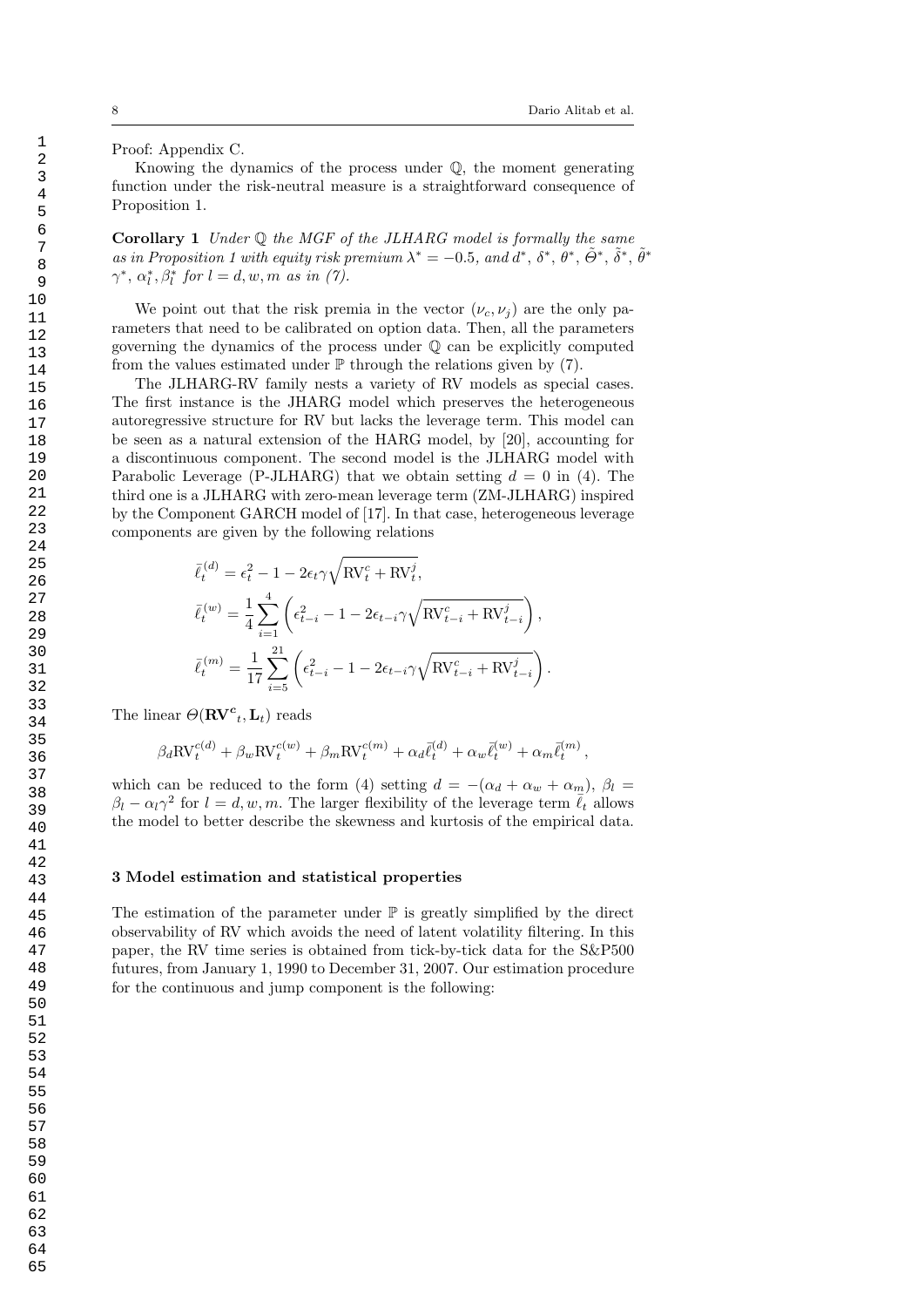- i) we estimate the total quadratic variation of the log-prices using the Two-Scale estimator introduced by [45];
- ii) we identify the discontinuous component using the Threshold Bipower variation method by [21] which detects the spikes in RV time series and separates it from the continuous component.

The RV, so far defined, is built from open-to-close data, thus neglecting the overnight contribution. We adjust our RV estimator by rescaling the time series so to match the unconditional mean of the squared daily returns (close-toclose). We stress that the adopted jump detection method, according to point (ii) of our procedure, represents a formal statistical test based on asymptotic theory. This is important to statistically identify days with jumps and subsequently associate the most extreme intra-day price movements to jump events (see for instance [2, 4, 5, 21, 37]).

Having the time series for the RV components and log-returns, we can estimate the parameters of the JLHARG-RV processes via MLE. According to the model specified in equation (3) and (5), the log-likelihood functions for the continuous and jump RV components, respectively  $l_{t,T}^c$  and  $l_{t,T}^j$ , are given by the following series-expansions

$$
l_{t,T}^{c}(\lambda, \delta, \theta, d, \beta_d, \beta_w, \beta_m, \alpha_d, \alpha_w, \alpha_m, \gamma) = -\sum_{t=1}^{T} \left( \frac{\text{RV}_{t}^{c}}{\theta} + \Theta \left( \mathbf{RV}_{t-1}, \mathbf{L}_{t-1}(\lambda) \right) \right)
$$

$$
+ \sum_{t=1}^{T} \log \left( \sum_{k=1}^{\infty} \frac{(\text{RV}_{t}^{c})^{\delta+k-1}}{\theta^{\delta+k} \Gamma(\delta+k)} \frac{\Theta \left( \mathbf{RV}_{t-1}, \mathbf{L}_{t-1}(\lambda) \right)^{k}}{k!} \right),
$$

$$
+ \sum_{t=1}^{T} \log \left( \sum_{k=1}^{\infty} \frac{(\text{RV}_{t}^{i})^{\delta+k-1}}{\theta^{\delta+k} \Gamma(\delta+k)} \frac{\Theta \left( \mathbf{RV}_{t-1}, \mathbf{L}_{t-1}(\lambda) \right)^{k}}{\delta} \right),
$$

$$
l_{t,T}^{j}\left(\tilde{\delta},\tilde{\theta},\tilde{\Theta}\right)=-\sum_{t=1}^{T}\left(\frac{\mathrm{RV}_{t}^{j}}{\tilde{\theta}}+\tilde{\Theta}\right)+\sum_{t=1}^{T}\log\left(\sum_{k=1}^{\infty}\frac{\left(\mathrm{RV}_{t}^{j}\right)^{\kappa_{0}-1}}{\theta^{\kappa\tilde{\delta}}\Gamma\left(\kappa\tilde{\delta}\right)}\frac{\tilde{\Theta}^k}{k!}\right).
$$

Both log-likelihoods have a term involving an infinite series. To overcome this issue we operate a truncation of the infinite sum to the 90th order as suggested in [20]. The log-likelihood function of returns reads

$$
l_{t,T}^r(\lambda) = -\sum_{t=1}^T \left( \frac{\left( y_t - r - \left( \frac{1}{2} - \lambda \right) \left( \text{RV}_t^c + \text{RV}_t^j \right) \right)^2}{2(\text{RV}_t^c + \text{RV}_t^j)} + \frac{1}{2} \log(2\pi (\text{RV}_t^c + \text{RV}_t^j)) \right).
$$

The estimation of the parameters is performed maximizing the whole loglikelihood function  $l_{t,T}(\tilde{\boldsymbol{\theta}}) = l_{t_T}^c + l_{t_T}^j + l_{t_T}^r$ , with  $\boldsymbol{\theta} = (\lambda, \delta, \theta, d, \beta_d, \beta_w, \beta_m, \alpha_d, \alpha_w, \alpha_m, \gamma, \tilde{\delta}, \tilde{\theta}, \tilde{\Theta})$ . In order to reduce the dimension of the space of parameters, we fix  $\delta$  and  $\delta$ by variance targeting, i.e. matching the sample mean of the realized variance. Fed Funds rate are employed as proxy for the risk-free rate  $r$ .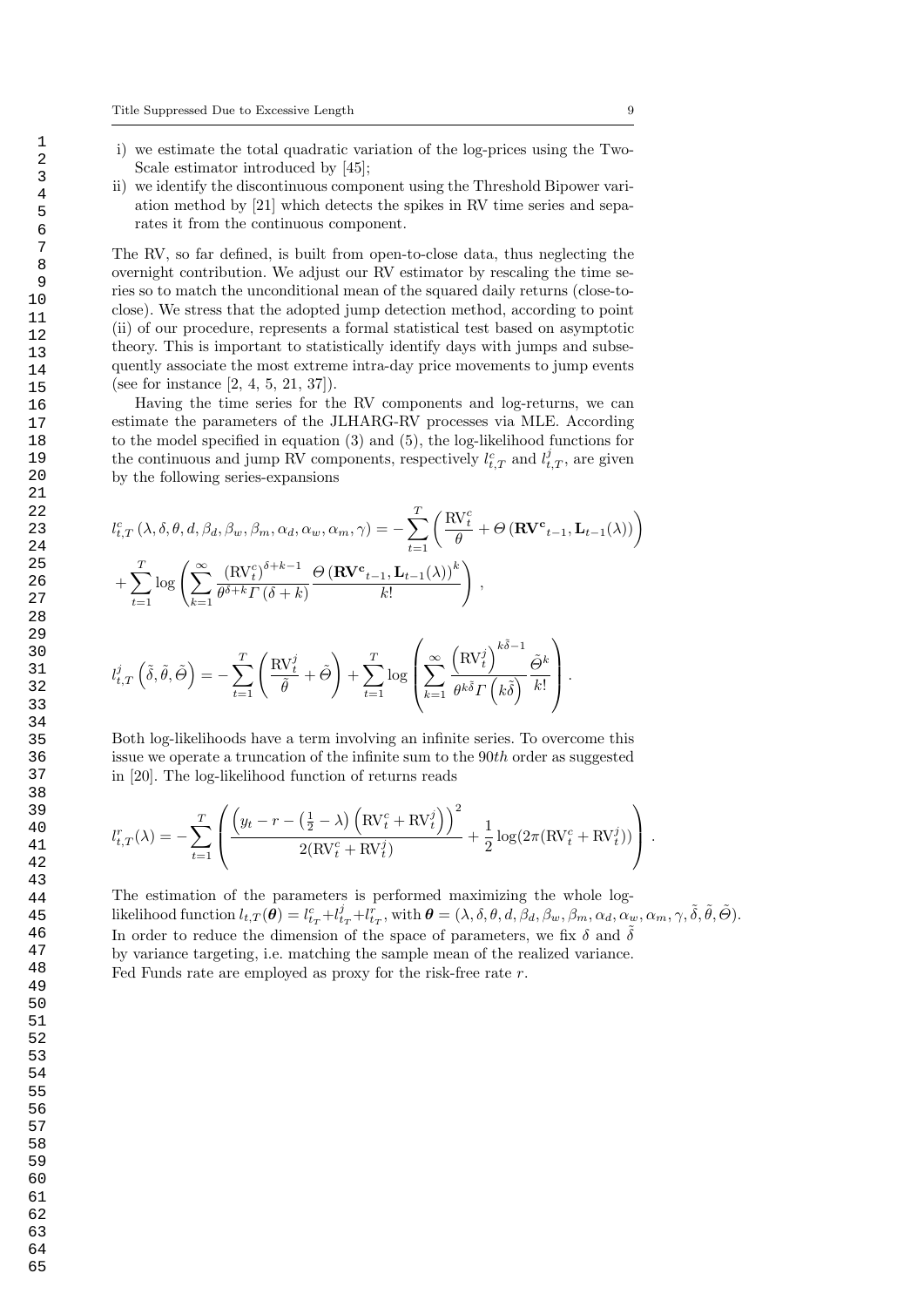| 10                  | Dario Alitab et al. |                   |                   |                          |                      |
|---------------------|---------------------|-------------------|-------------------|--------------------------|----------------------|
| Parameter           | JHARG               | P-JLHARG          | ZM-JLHARG         | Parameter                | <b>BPJVM</b>         |
|                     |                     |                   |                   |                          |                      |
| $\lambda$           | 2.74(1.50)          | 2.38(1.59)        | 2.69(1.55)        | $\lambda_z$              | 1(4)                 |
| $\theta$            | $9.75e-06$ (9e-08)  | $9.1e-06$ (1e-07) | $9.5e-06$ (1e-07) | $\lambda_y$              | $4e-05$ $(8e-05)$    |
| $\delta$            | 1.36                | 1.25              | 1.83              | $\gamma$                 | $1.44e+04$ $(2e+02)$ |
| $\beta_d$           | $4.67e+04(8e+02)$   | $3.5e+04$ (2e+03) | $3.9e+04$ (1e+03) | $\omega_z$               | $2.5e-08$            |
| $\beta_w$           | $2.9e+04$ (1e+03)   | $3.2e+04$ (2e+03) | $2.9e+04(2e+03)$  | $\omega_{y}$             | 0.04                 |
| $\beta_m$           | $1.19e+04(9e+02)$   | $1.4e+04(3e+03)$  | $1.8e+04(2e+03)$  | $\sigma$                 | $1.86e-07$ (2e-09)   |
| $\alpha_d$          |                     | 0.28(0.03)        | 0.44(0.04)        | $\theta$                 | $1e-05$ (5e-05)      |
| $\alpha_w$          |                     | 0.07(0.03)        | 0.42(0.06)        | $\delta$                 | $1.28e-03$ (1e-05)   |
| $\alpha_m$          |                     | 0.00(0.06)        | 0.52(0.10)        | $\rho$                   | 3.3e-01 $(2e-02)$    |
| $\gamma$            |                     | 173 (16)          | 120(12)           | $b_z$                    | 6.5e-01 $(3e-02)$    |
| $\tilde{\theta}$    |                     | $4.7e-05$ (3e-06) |                   | $b_u$                    | $9.5e-01$ (1e-02)    |
| $\tilde{\delta}$    |                     | 1.15              |                   | $a_z$                    | 3.5e-01 $(3e-02)$    |
| $\tilde{\varTheta}$ |                     | 0.299(0.009)      |                   | $a_u$                    | $2.2e+04$ (5e+03)    |
|                     |                     |                   |                   |                          |                      |
| $\nu_c$             | 756                 | $-1440$           | $-2466$           |                          | $-807$               |
| $\nu_i$             | $-12396$            | $-10239$          | $-7609$           |                          | $-64550$             |
|                     |                     |                   |                   |                          |                      |
| Log-likelihood      | 10575               | 10248             | 10220             | Persistence <sub>z</sub> | 0.999                |
| Persistence         | 0.85                | 0.82              | 0.81              | Persistence <sub>u</sub> | 0.986                |

Table 1 Maximum likelihood estimates, standard errors, and log-likelihood values. The historical data for the JHARG, P-JLHARG, ZM-JLHARG, and BPJVM models are given by the daily RV computed on tick-by-tick data for the S&P500 futures. For all models, the estimation period ranges from 1990 to 2007.

In Table 1, first four columns, the parameter values estimated under  $\mathbb P$  are reported. We present estimates for three different models JHARG, P-JLHARG and ZM-JLHARG together with the standard deviations and log-likelihood values. Our results confirm that the impact of the past  $RV<sup>c</sup>$  components on the current level of RV decreases with the increase of the aggregation horizon. The same evidence has been documented by [19, 22, 41]. Skewness and kurtosis term structures of the underlying distribution play an important role in reproducing the shape of the implied volatility surface and option pricing. Adding a heterogeneous leverage considerably improves the skewness and the excess kurtosis of the log-return probability distribution. In this paper, we not only preserve the heterogeneity of the leverage, but we also add a discontinuous component which captures extreme price movements. With this choice, our JLHARG class of models is able to reproduce a stronger leverage effect. In Figure 2 we show the skewness and the excess kurtosis from a simulation of the P-JLHARG model with parameters from Table 1 at different aggregation time – from one 1 day to 250 days – under both  $\mathbb P$  and  $\mathbb Q$  measures. The model is able to reproduce significant negative values of skewness and positive excess kurtosis under the physical measure. When moving to the Q measure, the effect is strengthened by the presence of the variance risk premia  $\nu_c$  and  $\nu_i$ .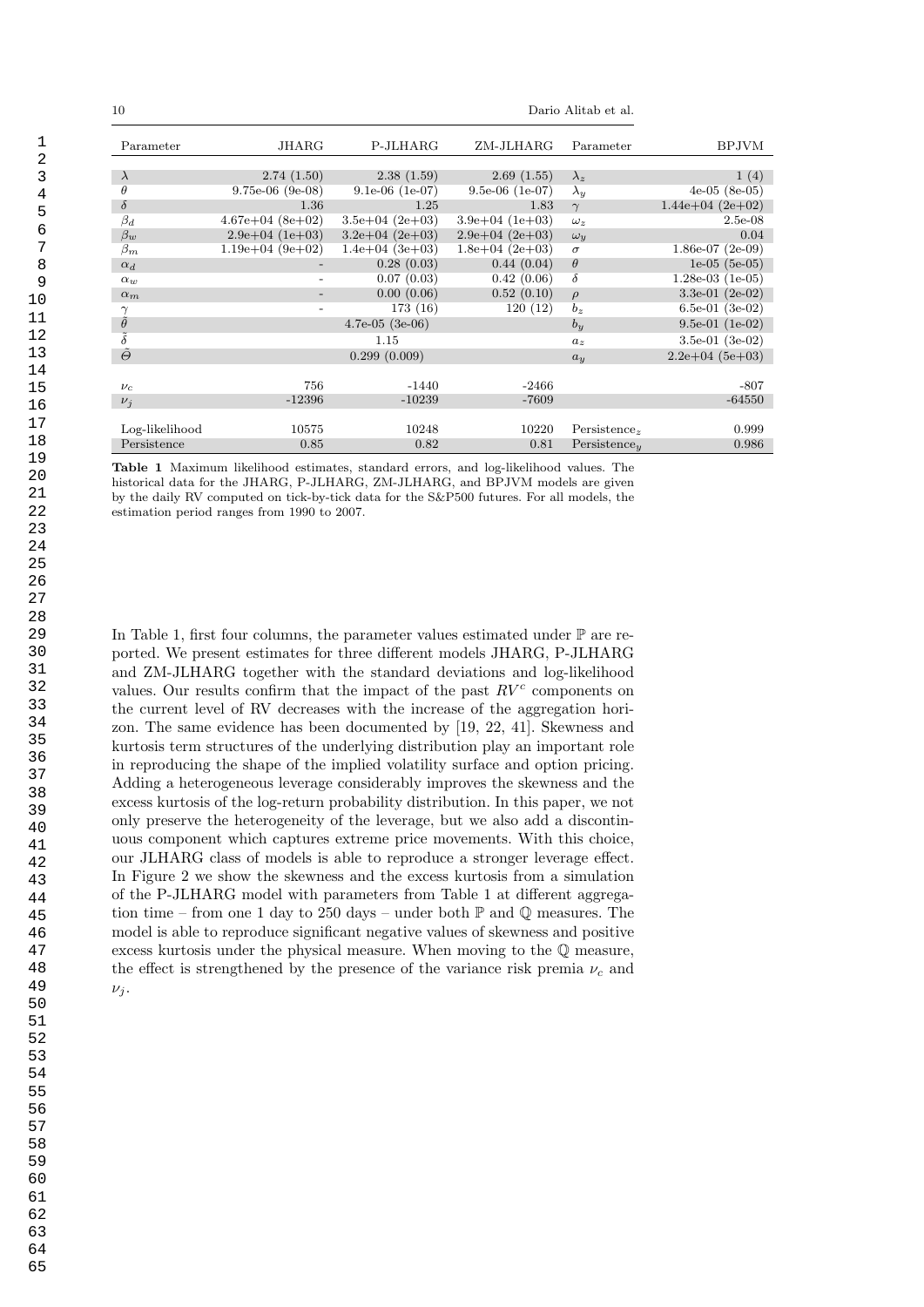

Fig. 2 Skewness and excess kurtosis of the JLHARG process under physical and risk-neutral measures.

#### 4 Option valuation

Our data set consists of Plain Vanilla OTM options on S&P500 Index for each Wednesday from January 1, 1996 to December 31, 2004. We first apply a standard filter removing options with maturity less than 10 days or more than 365 days, implied volatility larger than 70% and prices less than 0.05\$ (see [6], [20] and [41]). Using  $K/S_t$  as definition of moneyness, we filter out DOTM options with moneyness larger than 1.3 for call options and less than 0.7 for put options. This choice yields a total number of 46066 observations. For our purposes, put options are identified as DOTM if their moneyness is between  $0.7 \le m \le 0.9$  and OTM if  $0.9 \le m \le 0.98$ . On the other hand, call options are said to be DOTM if  $1.1 < m < 1.3$  and OTM if  $1.02 < m < 1.1$ . Options are called at-the-money (ATM) if  $0.98 < m \leq 1.02$ . As far as the time to maturity  $\tau$  is concerned, we identify options as short maturity ( $\tau \leq 50$ days), short-medium maturity (50  $\lt \tau \leq 90$  days), long-medium maturity  $(90 < \tau \le 160$  days), and long maturity  $(\tau > 160$  days).

#### 4.1 Model calibration and pricing method

In order to derive the risk-neutral dynamics, the values of risk premium parameters  $(\nu_c, \nu_j, \nu_y)$  need to be identified. According to Proposition 2,  $\nu_y$  is fixed by the no-arbitrage condition, while  $\nu_c$  and  $\nu_i$  remain as free parameters to be calibrated on option prices.

Calibration procedure is based on the unconditional minimization of the distance between the market implied and the model implied volatility surface. For this reason, we divide our dataset in different intervals of moneyness and maturity obtaining a  $5 \times 4$  moneyness-maturity grid. Then, for each subset, we compute the unconditional mean of the market implied volatilities.

In this way, as shown in Table 2, we obtain a 20-point discrete representation of the implied volatility surface. Finally, we compute the same discrete grid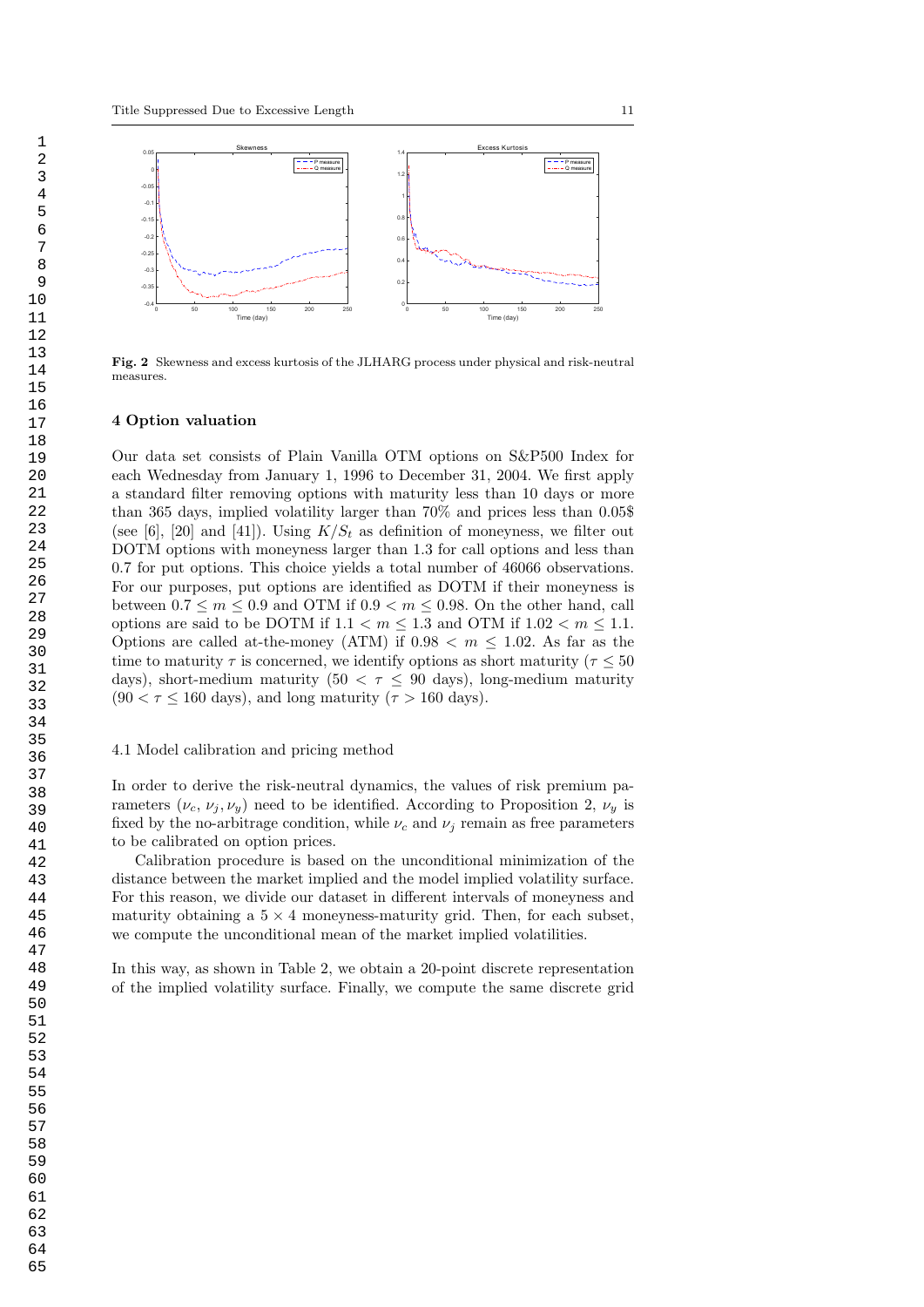|                      | Maturity           |                  |                   |              |  |
|----------------------|--------------------|------------------|-------------------|--------------|--|
| Moneyness            | $\tau \leq 50$     | $50 < \tau < 90$ | $90 < \tau < 160$ | $160 < \tau$ |  |
|                      | Implied Volatility |                  |                   |              |  |
| $0.7 \le m \le 0.9$  | 0.3564             | 0.3056           | 0.2866            | 0.2662       |  |
| $0.9 < m \leq 0.98$  | 0.2353             | 0.2269           | 0.2232            | 0.2230       |  |
| $0.98 < m \leq 1.02$ | 0.1958             | 0.2023           | 0.2059            | 0.2108       |  |
| $1.02 < m \leq 1.1$  | 0.1767             | 0.1790           | 0.1849            | 0.1923       |  |
| $1.1 < m \leq 1.3$   | 0.2317             | 0.1946           | 0.1836            | 0.1842       |  |

Table 2 Mean market implied volatilities of S&P500 Index options on each Wednesday from January 1,1996 to December 31, 2004 (46066 observations) sorted by moneyness and maturity. Moneyness is defined as  $m = K/S_t$ , where K and  $S_t$  are the strike and the underlying price, respectively. Maturity is measured in calendar days.

for the model implied volatility and we identify the optimal values of  $(\nu_c, \nu_i)$ which minimize the distance between the two grids, i.e.

$$
\argmin_{(\nu_c,\nu_j)} \{f_{\text{obj}}(\nu_c,\nu_j)\}.
$$

The objective function  $f_{\text{obj}}(\nu_c, \nu_i)$  is defined as

$$
f_{\text{obj}}(\nu_c, \nu_j) = \sqrt{\sum_{i=1}^{5} \sum_{j=1}^{4} (i_{ij}^{mod} (\nu_c, \nu_j) - i N_{ij}^{mkt})^2},
$$

and represents the quadratic distance between the model implied volatility surface and the market one, whose elements are  $\text{IV}^{\text{mod}}_{ij}(\nu_c, \nu_j)$  and  $\text{IV}^{\text{mkt}}_{ij}$ , respectively. In order to compute the option prices – and associated implied volatilities – we employ a numerical scheme introduced by [30], termed the COS method. This method, based on Fourier-cosine expansions, efficiently evaluates the price of Plain Vanilla options from the characteristic function of log-returns.

At the bottom of Table 1 we report the calibrated variance risk premia for JHARG models. It is worth recalling that the presence of a positive or a negative value of the risk premium reduces or amplifies the unconditional mean of realized variance, respectively. Moreover, negative premia have the genuine effect to induce more skew in the distribution of returns. The risk premium,  $\nu_c$ , associated with the continuous component varies from the positive value of the JHARG model to a large negative value for the ZM-JLHARG model. The risk premia,  $\nu_i$ , associated with the jump component, are all negative and increasing (decreasing in absolute terms) when a better specified form of the leverage is adopted. The most negative jump premium corresponds to the JHARG model and decreases for the P-JLHARG with heterogeneous parabolic leverage. It reaches the highest value (smallest in absolute terms) for the ZM-JLHARG where the heterogeneous leverage is centred. The compensation taking place between  $\nu_c$  and  $\nu_j$  is due to the fact that large negative innovations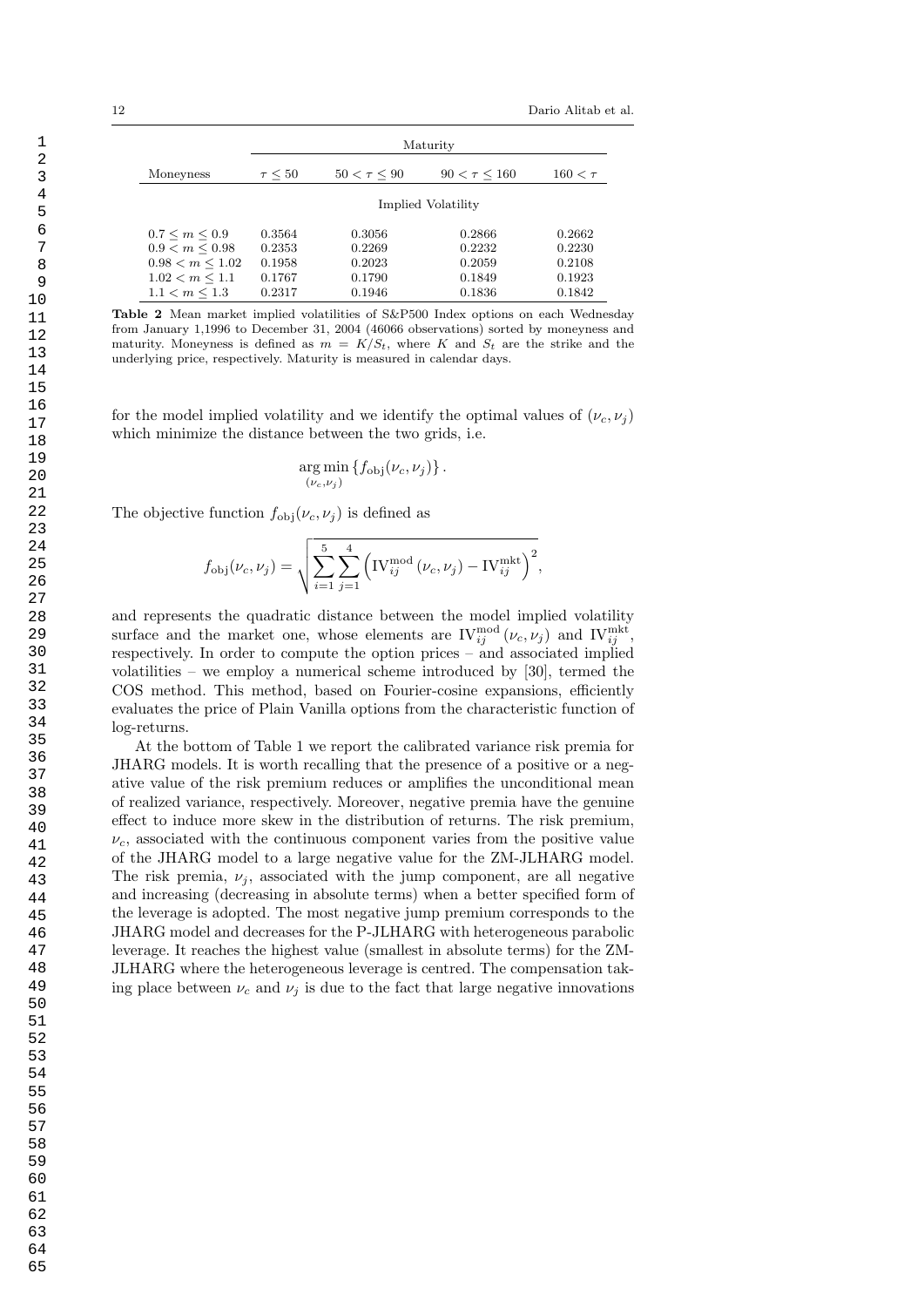in the price rise the future variance through the leverage term. Then, a better specification of the leverage component reduces the relative weight of the jump premium in favour of the premium of the continuous component.

#### 4.2 Pricing results

We can summarize the option pricing procedure in four steps: (i) estimation of the parameters under the physical measure P; (ii) unconditional calibration of the parameter vector  $(\nu_c, \nu_i)$ ; (iii) mapping of parameter values from  $\mathbb P$  to Q using expressions (7); (iv) numerical computation of option prices through COS method using the MGF recursive formulas in (17).

As benchmark approach to assess the pricing performance of JHARG models, we use the BiPower Jump Variation Model (BPJVM) introduced by [14].<sup>4</sup> The BPJVM model is a state-of-the-art approach incorporating a GARCH structure for the latent volatility and jump intensity where bipower and jump variations play a prominent role as idiosyncratic components. To ensure a fair comparison with the ZM-JLHARG, risk-neutralization is achieved by means of a four-dimensional Esscher transform. Two risk premia compensate for the realized variance components - as in  $(6)$  - and two auxiliary premia,  $\mu_c$  and  $\mu_i$ , compensate for the continuous and jump return components. The former two parameters have to be calibrated on option data, while the latter are fixed by no-arbitrage. All computational details are available from authors upon request. The last two columns of Table 1 report the parameter values for the BPJVM. Following [14], estimation is performed via quasi-maximum likelihood. At variance with them, we solely use the physical information, and only afterwards we calibrate the free parameters  $\nu_c$  and  $\nu_j$  on market option prices. This choice is motivated by consistency with the approach proposed in this paper. Here, we first estimate the physical parameters from historical information and then we separately assess the impact of risk compensation on the risk neutral dynamics.

As customary in literature ([20, 41, 44]), we employ the Root Mean Square Error (RMSE) on the percentage IV as performance measure, i.e.

$$
RMSE_{IV}=\sqrt{\sum_{i=1}^{N}\frac{\left(IV_{i}^{mod}-IV_{i}^{mkt}\right)^{2}}{N}},
$$

where N is the number of options, and  $IV^{mod}$  and  $IV^{mkt}$  are the model and the market implied volatility, respectively.

Preceding comparison with benchmark models, we perform an internal horserace to select the best candidate among JHARG models. In Table 3 we report the global comparison of the option pricing performances between models belonging to the JHARG class. We build ratios between the RMSE of each couple

<sup>4</sup> For practical implementation, we refer to the updated version available on SSRN including some corrections to the published version. Link: http://ssrn.com/abstract=2494379.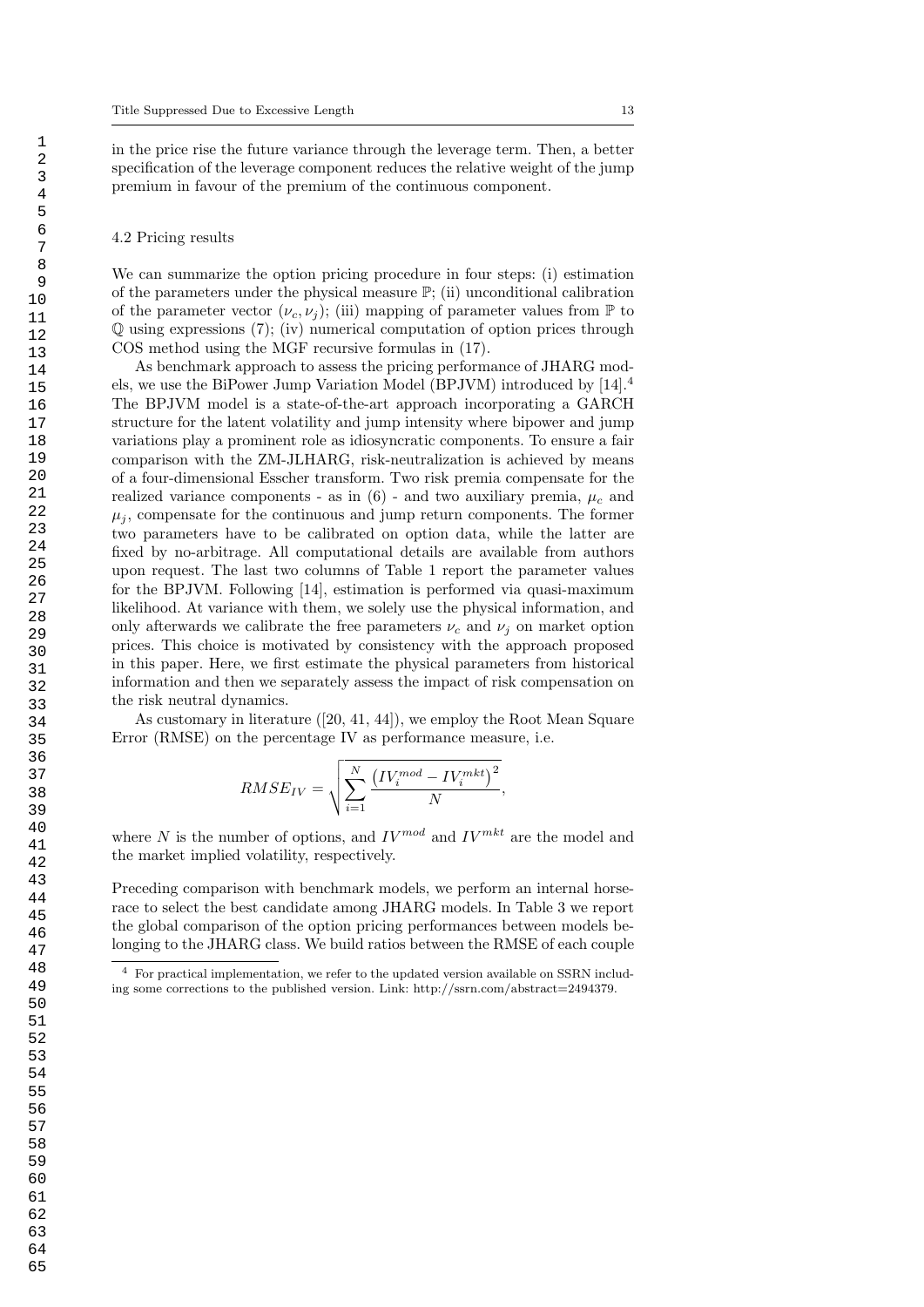#### Implied Volatility RMSE

|                    | Moneyness     |               |  |
|--------------------|---------------|---------------|--|
| Model              | 0.9 < m < 1.1 | 0.7 < m < 1.3 |  |
| JHARG              | 4.89          | 6.65          |  |
| P-JLHARG/JHARG     | 0.91          | 0.93          |  |
| ZM-JLHARG/JHARG    | 0.83          | 0.85          |  |
| ZM-JLHARG/P-JLHARG | 0.91          | 0.92          |  |
| ZM-JLHARG/BPJVM    | 0.81          | 0.83          |  |

Table 3 Global option pricing performance for the JLHARG class of models and comparison with the BPJVM model on S&P500 options from January 1, 1996 to December 31, 2004. The RV measure is estimated from 1990 to 2007. Parameter estimates are taken from Table 1.

of models. The table shows that – in terms of  $RMSE$  – the performance improves for models accounting for the leverage effect, as expected. Specifically, fixing as benchmark the JHARG model with no leverage, performances in the range of moneyness  $0.9 < m < 1.1$  improve by nearly 9% for P-JLHARG and by 17% for ZM-JLHARG. In the range of moneyness  $0.7 < m < 1.3$  the improvements are by 7% and by 15% for P-JLHARG and ZM-JLHARG, respectively. These results confirm the well established fact that the inclusion of a leverage component is essential for option pricing. Moreover, ZM-JLHARG always outperforms P-JLHARG independently on the range of moneyness. In accordance with [41] this finding reaffirms that the zero-mean leverage shows more flexibility with respect to the parabolic leverage. The final row of Table 3 reveals the superior performance of the ZM-JLHARG model when benchmarked with the BPJVM. Gains in performance vary from 19%, in the range of moneyness close to ATM, to 17%, when more extreme moneyness are included. The result for the central region of the volatility surface confirms that the heterogeneous structure is a parsimonious and effective way to provide a satisfactory description of the ATM implied volatility dynamics.

In Table 4, the focus is on a more detailed comparison between the ZM-JLHARG model and the competitor BPJVM. Dividing the entire dataset of options according to the grid used for model calibration (see Section 4.1), we observe that for short maturities  $\tau \leq 50$  the two models price with almost the same accuracy in the at-the-money region  $0.98 < m < 1.02$ . BPJVM increases the pricing performance for OTM call options but for DOTM calls the ZM-JLHARG performs better by a factor of 0.71. In the region of shortmaturity puts the ZM-JLHARG model consistently over-performs the competitor BPJVM. This result is confirmed with slightly different percentages for options with medium-short maturity  $50 < \tau \leq 90$  noting a worsening of BPJVM performance in the ATM region with respect to ZM-JLHARG. As concerns the medium-long maturity region  $90 < \tau \le 160$  BPJVM maintains a higher performance in pricing OTM calls and shows a better valuation of DOTM puts than the ZM-JLHARG. Finally, valuation of long maturity options exhibits the consistent over-performance of the ZM-JLHARG model for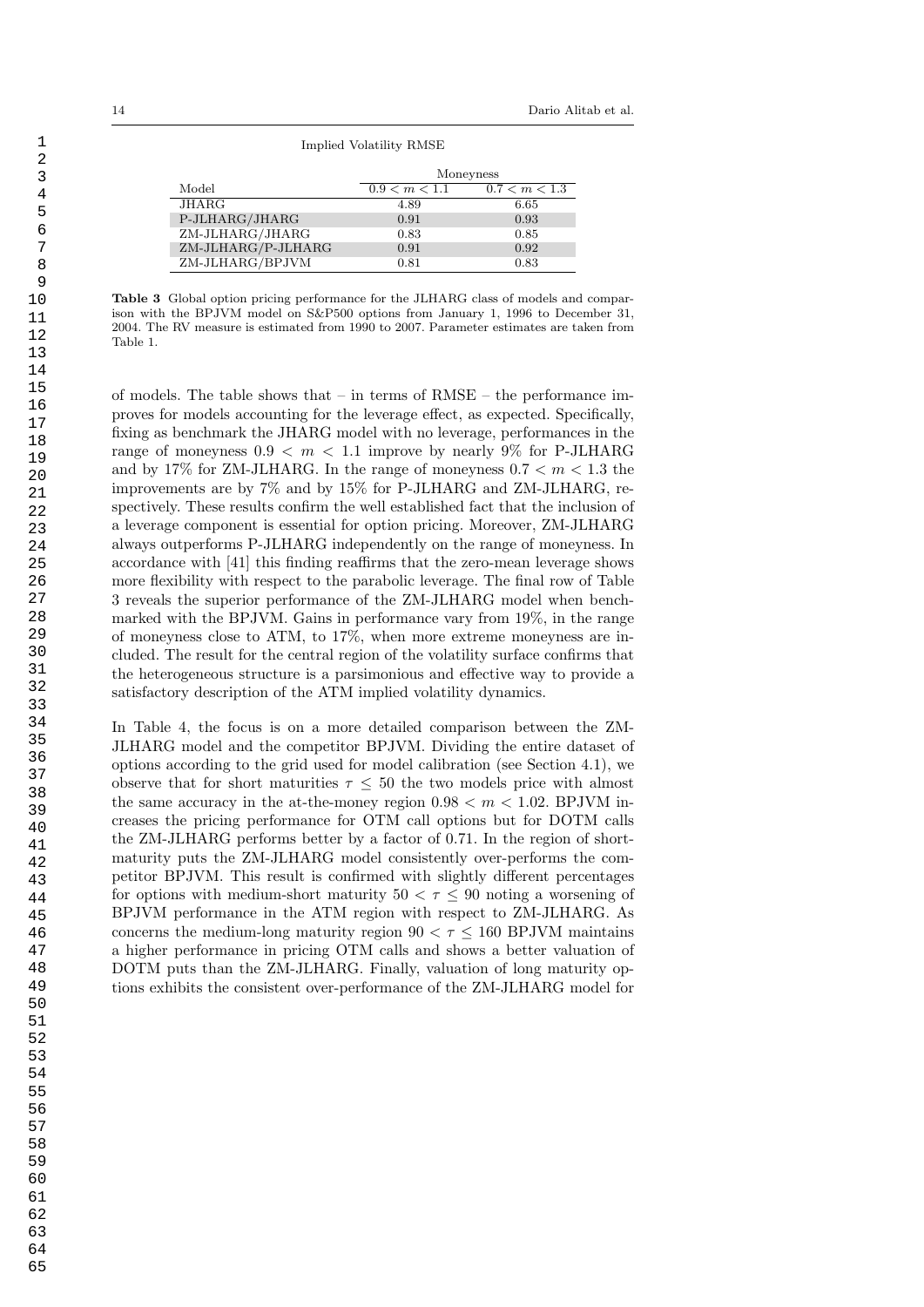|                      | Maturity                                |                  |                   |              |  |
|----------------------|-----------------------------------------|------------------|-------------------|--------------|--|
| Moneyness            | $\tau \leq 50$                          | $50 < \tau < 90$ | $90 < \tau < 160$ | $160 < \tau$ |  |
| Panel A              | ZM-JLHARG Implied Volatility RMSE       |                  |                   |              |  |
| $0.7 \le m \le 0.9$  | 12.02                                   | 7.53             | 6.06              | 4.93         |  |
| $0.9 < m \leq 0.98$  | 4.02                                    | 3.55             | 3.72              | 4.09         |  |
| $0.98 < m \leq 1.02$ | 3.43                                    | 3.71             | 4.01              | 4.52         |  |
| $1.02 < m \leq 1.1$  | 4.13                                    | 4.59             | 4.79              | 4.96         |  |
| $1.1 < m \leq 1.3$   | 4.70                                    | 3.93             | 4.58              | 5.10         |  |
| Panel B              | ZM-JLHARG/BPJVM Implied Volatility RMSE |                  |                   |              |  |
| $0.7 \le m \le 0.9$  | 0.89                                    | 1.05             | 1.19              | 0.71         |  |
| $0.9 < m \leq 0.98$  | 0.72                                    | 0.81             | 0.85              | 0.59         |  |
| $0.98 < m \leq 1.02$ | 1.02                                    | 0.91             | 0.89              | 0.67         |  |
| $1.02 < m \leq 1.1$  | 1.03                                    | 1.02             | 0.95              | 0.63         |  |
| $1.1 < m \leq 1.3$   | 0.71                                    | 0.61             | 0.58              | 0.45         |  |

Table 4 Panel A: Percentage  $RMSE_{IV}$  of the ZM-JLHARG model sorted by moneyness and maturity. Panel B:  $RMSE_{IV}$  ratios computed using BPJVM as benchmark model.

both puts and calls covering all ranges of moneyness under study. The smaller error of ZM-JLHARG for long maturity options suggests that this model has more flexibility than BPJVM to reproduce a realistic term structure of implied volatilities. A possible reason for the rigidity of BPJVM could be the extremely high persistence of both volatility and jump intensity processes, as reported in Table 1. High persistence is a crucial feature to reproduce the longmemory property of the volatility process, nevertheless an extreme level could have the side effect of systematical miss-valuing options – either over-pricing or under-pricing depending on the prevailing high or low level of volatility, respectively.

#### 5 Conclusions

In this paper, we present a class of heterogeneous autoregressive models accounting for a discontinuous component in Realized Volatility. We demonstrate how to analytically characterize the moment generating function of the logreturn process under physical and risk-neutral measure. Risk-neutralization is done with a flexible exponential affine pricing kernel which identifies different risks and separately compensates for them introducing three components of risk premium: equity, continuous and jump variance. Then, we show the improvements of the novel class of models in reproducing different features of the implied volatility surface compared with the state-of-the-art of discrete-time pricing models encompassing both continuous and jump dynamics of underlying assets.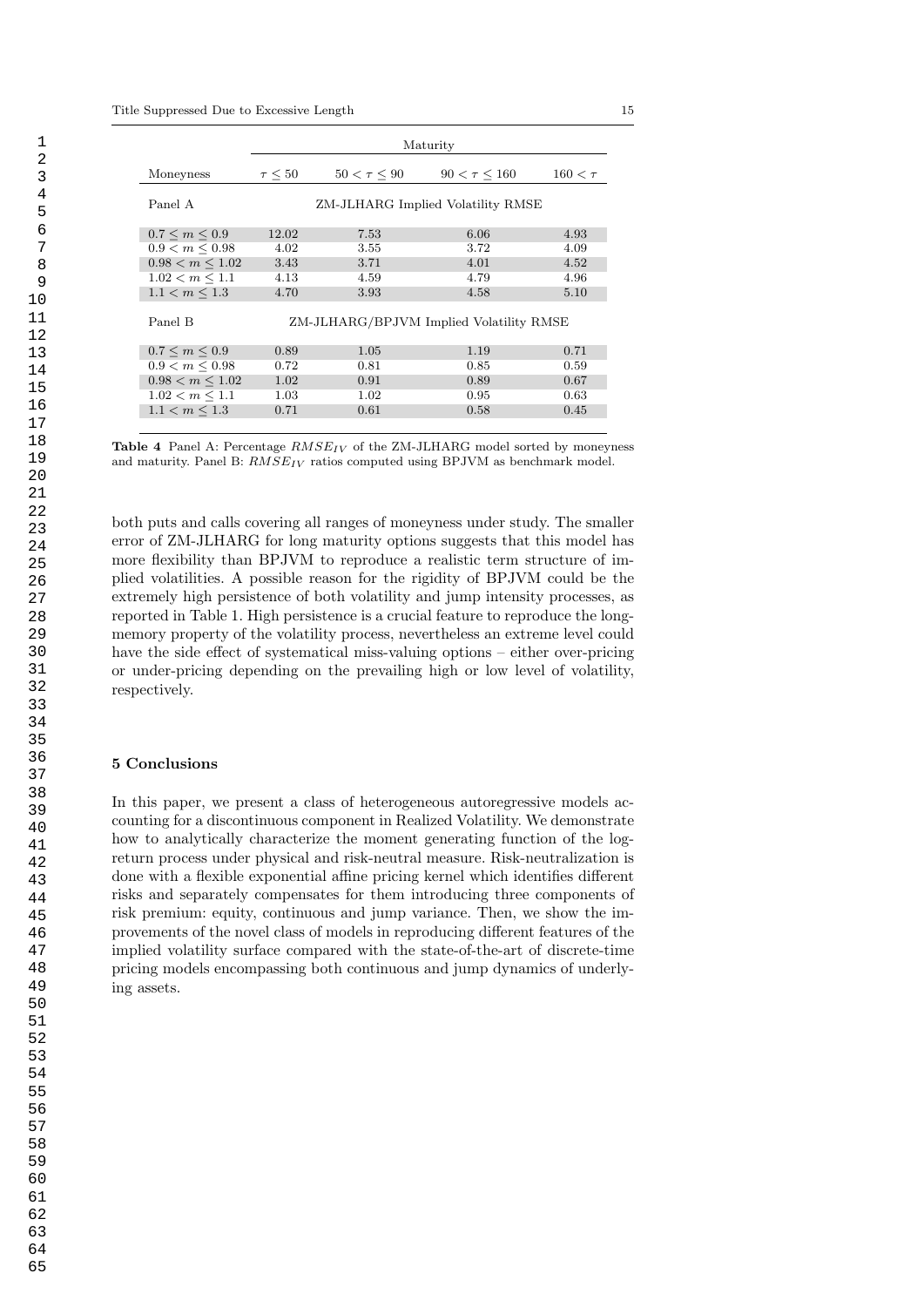As a future perspective, we are aware that equation (5) implicitly assumes that the jump intensity is constant. A stream of literature – consider for instance the empirical conclusions drawn in  $[14]$  – advocates an extension considering a time-varying jump intensity. This development is left for future research. Nonetheless, the current contribution shows the ability of JLHARG model to over-perform the benchmark BPJVM model. Moreover, the degree of jump persistence under P measure strongly depends on the methodology employed for the jump identification. We believe that testing for the presence of jumps is an important step for a correct identification procedure. This could partially prevent for over-identification and contamination of the jump component with persistence due to the continuous component.

#### References

- 1. Andersen, T.G., Bollerslev, T., Diebold, F., Ebens, H.: The distribution of stock returns volatilities. Journal of Financial Economics 61, 43–76 (2001)
- 2. Andersen, T.G., Bollerslev, T., Frederiksen, P., Ørregaard Nielsen, M.: Continuoustime models, realized volatilities, and testable distributional implications for daily stock returns. Journal of Applied Econometrics 25(2), 233–261 (2010)
- 3. Bandi, F.M., Renò, R.: Price and volatility co-jumps. Journal of Financial Economics 119, 107 – 146 (2016)
- 4. Barndorff-Nielsen, O.E., Shephard, N.: Power and bipower variation with stochastic volatility and jumps. Journal of Financial Econometrics  $2(1)$ , 1–37 (2004)
- 5. Barndorff-Nielsen, O.E., Shephard, N.: Econometrics of testing for jumps in financial economics using bipower variation. Journal of Financial Econometrics 4(1), 1–30 (2006)
- 6. Barone-Adesi, G., Engle, R., Mancini, L.: A GARCH option pricing with filtered historical simulation. Review of Financial Studies 21, 1223–1258 (2008)
- 7. Bates, D.: Jumps and stochastic volatility: Exchange rate processes implicit in Deutsche mark options. Review of Financial Studies 9, 69–107 (1996)
- 8. Bates, D.: Post-'87 crash fears in the S&P 500 futures option market. Journal of Econometrics 94(1-2), 181–238 (2000)
- 9. Bates, D.: Maximum likelihood estimation of latent affine processes. Review of Financial Studies 19, 909–965 (2006)
- 10. Broadie, M., Chernov, M., Johannes, M.: Model specification and risk premia: evidence from futures options. Journal of Finance 62, 1453–1490 (2007)
- 11. Broadie, M., Detemple, J.B.: Anniversary article: Option pricing: Valuation models and applications. Management Science  $50(9)$ , 1145-1177 (2004)
- 12. Bühlmann, H., Delbaen, F., Embrechts, P., Shiryaev, A.N.: No-arbitrage, change of measure and conditional esscher transforms. CWI quarterly 9(4), 291–317 (1996)
- 13. Cai, N., Kou, S.G.: Option pricing under a mixed-exponential jump diffusion model. Management Science 57(11), 2067–2081 (2011)
- 14. Christoffersen, P., Fenou, B., Jeon, Y.: Option valuation with observable volatility and jump dynamics. Journal of Banking & Finance 61(Supplement 2), S101–S120 (2015)
- 15. Christoffersen, P., Feunou, B., Jacobs, K., Meddahi, N.: The economic value of realized volatility: Using high-frequency returns for option valuation. Journal of Financial and Quantitative Analysis 49(03), 663–697 (2014)
- 16. Christoffersen, P., Heston, S., Jacobs, K.: Capturing option anomalies with a variancedependent pricing kernel. Review of Financial Studies 26(8), 1962–2006 (2013)
- 17. Christoffersen, P., Jacobs, K., Ornthanalai, C., Wang, Y.: Option valuation with longrun and short-run volatility components. Journal of Financial Economics 90(3), 272–297 (2008)
- 18. Christoffersen, P., Redouane, E., Fenou, B., Jacobs, K.: Options valuation with conditional heteroskedasticity and non-normality. Review of Financial Studies 23, 2139–2183 (2010)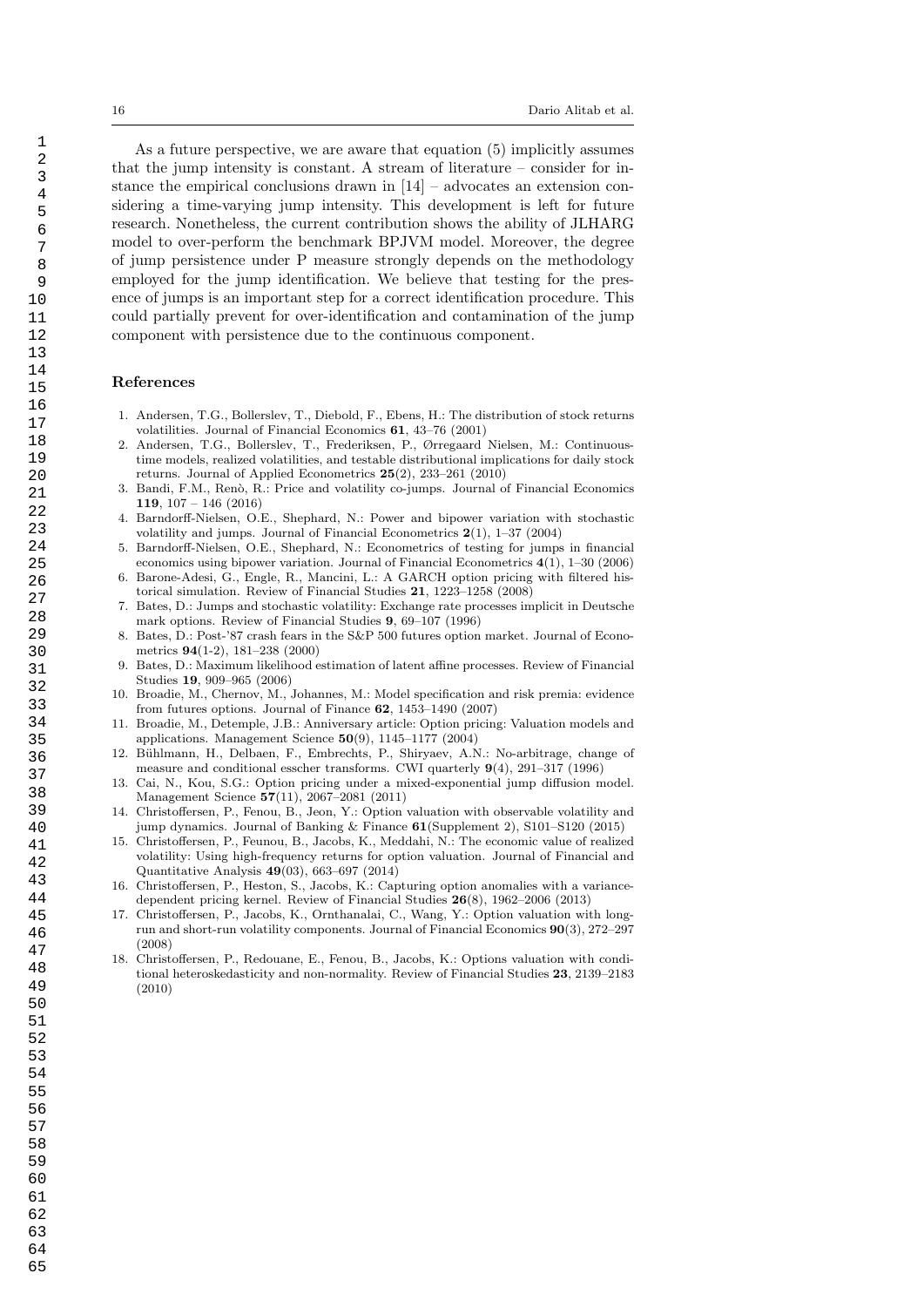- 19. Corsi, F.: A simple approximate long-memory model of realized-volatility. Journal of Financial Econometrics 7, 174–196 (2009)
- 20. Corsi, F., Fusari, N., La Vecchia, D.: Realizing smiles: Options pricing with realized volatility. Journal of Financial Economics 107(2), 284–304 (2013)
- 21. Corsi, F., Pirino, D., Ren`o, R.: Threshold bipower variation and the impact of jumps on volatility forecasting. Journal of Econometrics  $159(2)$ ,  $276 - 288$  (2010)
- 22. Corsi, F., Ren`o, R.: Discrete-time volatility forecasting with persistent leverage effect and the link with continuous-time volatility modeling. Journal of Business & Economic Statistics 30(3), 368–380 (2012)
- 23. Darolles, S., Gourieroux, C., Jasiak, J.: Structural laplace transform and compound autoregressive models. Journal of Time Series Analysis 27, 477–503 (2006)
- 24. Duan, J.C.: The GARCH option pricing model. Mathematical Finance 5, 13–32 (1995) 25. Duan, J.C., Ritchken, P., Sun, Z.: Approximating garch-jump models, jump-diffusion processes, and option pricing. Mathematical Finance 16, 21–52 (2006)
- 26. Duffie, D., Pan, J., Singleton, K.: Transform analysis and asset pricing for affine jumpdiffusions. Econometrica 68, 1343–1376 (2000)
- 27. Engle, R., Lee, G.: A permanent and transitory component model of stock return volatility, in ed. R. Engle and H. White Cointegration, Causality, and Forecasting: A Festschrift in Honor of Clive W. J. Granger (1999)
- 28. Eraker, B.: Do stock prices and volatility jump? Reconciling evidence from spot and option prices. Journal of Finance 59, 1367–1403 (2004)
- 29. Eraker, B., Johannes, M., Polson, N.: The impact of jumps in volatility and returns. Journal of Finance 58, 1269–1300 (2003)
- 30. Fang, F., Oosterlee, C.W.: A novel pricing method for european options based on Fourier-Cosine series expansions. SIAM Journal on Scientific Computing 31, 826–848 (2008)
- 31. Gagliardini, P., Gouriéroux, C., Renault, E.: Efficient derivative pricing by the extended method of moments. Econometrica 79(4), 1181–1232 (2011)
- 32. Gerber, H.U., Shiu, E.S.: Option pricing by esscher transforms. Transactions of the Society of Actuaries 46(99), 140 (1994)
- 33. Gourieroux, C., Jasiak, J.: Autoregressive gamma process. Journal of Forecasting 25, 129–152 (2006)
- 34. Hansen, P.R., Huang, Z., Shek, H.H.: Realized GARCH: a joint model for returns and realized measures of volatility. Journal of Applied Econometrics 27(6), 877–906 (2012)
- 35. Heston, S.: Options with stochastic volatiltiy with applications to bond and currency options. The Review of Fiancial Studies 6, 327–343 (1993)
- 36. Heston, S., Nandi, S.: A closed-form GARCH option valuation model. Review of Financial Studies 13(3), 585–625 (2000)
- 37. Huang, X., Tauchen, G.: The relative contribution of jumps to total price variance. Journal of Financial Econometrics 3(4), 456–499 (2005)
- 38. Huang, X., Wu, L.: Specification analysis of option pricing model s base on time-changed Lévy processes. Journal of Finance  $59$ , 1405–1439 (2004)
- 39. Kou, S.G.: A jump-diffusion model for option pricing. Management Science 48(8), 1086–1101 (2002)
- Maheu, J., McCurdy, T.: News arrival, jump dynamics and volatility components for individual stock returns. Journal of Finance 59, 755–793 (2004)
- 41. Majewski, A.A., Bormetti, G., Corsi, F.: Smile from the past: A general option pricing framework with multiple volatility and leverage components. Journal of Econometrics 187(2), 521–531 (2015)
- 42. Merton, R.C.: Option pricing when underlying stock returns are discontinuosus. Journal of Financial Economics 3, 125–144 (1976)
- 43. Pan, J.: The jump-risk premia implicit in options: Evidence from an integrated timeseries study. Journal of Financial Economics 63, 3–50 (2002)
- 44. Renault, E.: Econometric models of option pricing errors. Econometric Society Monographs 28, 223–278 (1997)
- 45. Zhang, L., Aït-Sahalia, Y., Mykland, P.A.: A tale of two time scales: Determining integrated volatility with noisy high frequency data. Journal of the American Statistical Association 100, 1394–1411 (2005)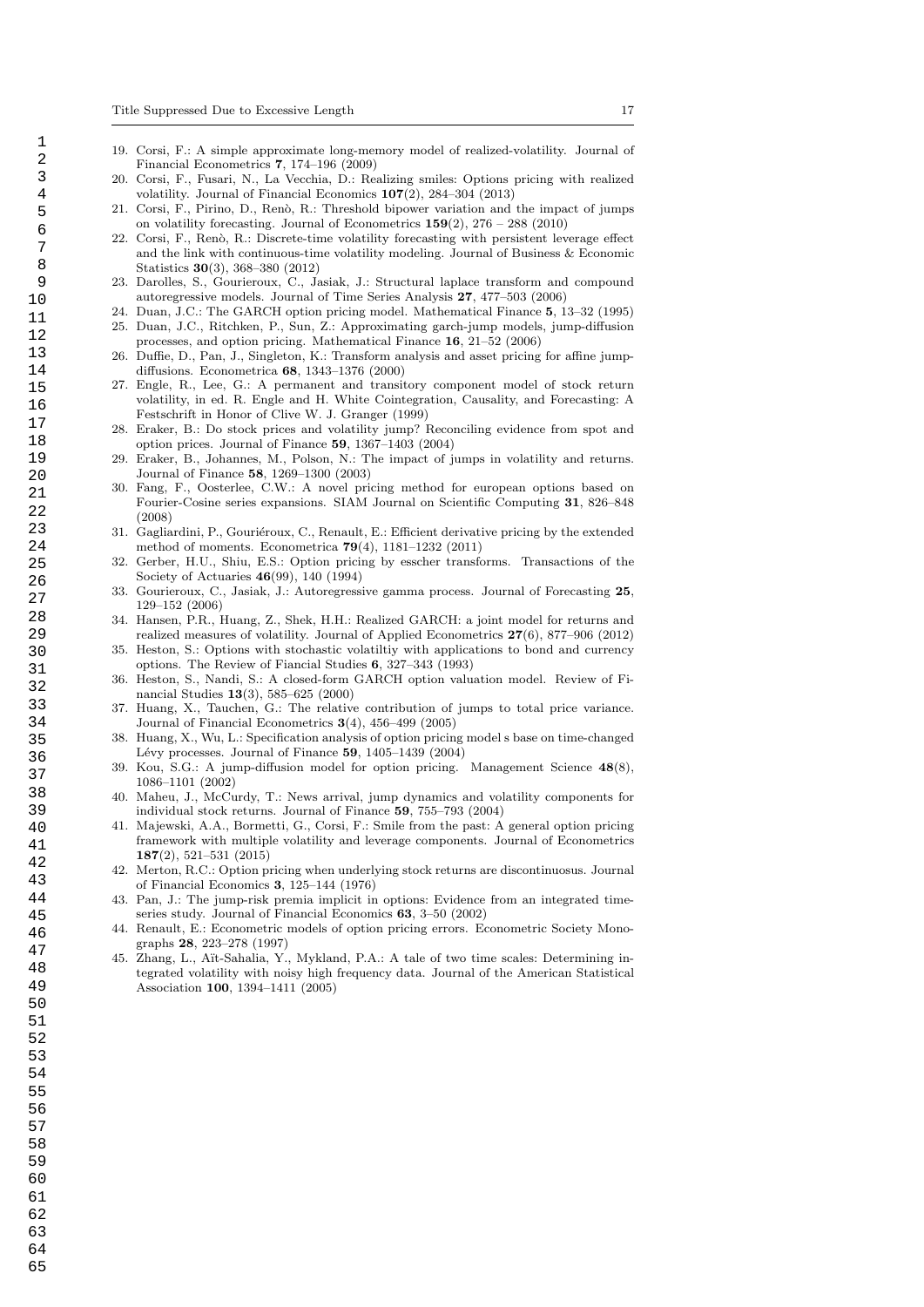#### A MGF under P measure

The relations which follow are derived for the log-return dynamics specified in Eq. (2). For the ease of computation, the expression (4) is rewritten as

$$
\Theta(\mathbf{R}\mathbf{V}^c{}_t, \mathbf{L}_t) = d + \sum_{i=1}^{22} \beta_i \text{RV}_{t+1-i}^c + \sum_{i=1}^{22} \alpha_i \left( \epsilon_{t+1-i} - \gamma \sqrt{\text{RV}_{t+1-i}^c + \text{RV}_{t+1-i}^j} \right)^2,
$$

with

$$
\beta_i = \begin{cases}\n\beta_d & \text{for } i = 1 \\
\beta_w/4 & \text{for } 2 \le i \le 5 \\
\beta_w/17 & \text{for } 6 \le i \le 22\n\end{cases}\n\qquad\n\alpha_i = \begin{cases}\n\alpha_d & \text{for } i = 1 \\
\alpha_w/4 & \text{for } 2 \le i \le 5 \\
\alpha_w/17 & \text{for } 6 \le i \le 22\n\end{cases}.
$$
\n(8)

We start showing that JLHARG processes satisfy the affine relation

$$
\mathbb{E}\left[e^{zy_{s+1}+\mathbf{b}\cdot\mathbf{R}\mathbf{V}_{s+1}+c\ell_{s+1}}|\mathcal{F}_s\right]=e^{\mathcal{A}(z,\mathbf{b},c)+\sum_{i=1}^p\mathcal{B}_i(z,\mathbf{b},c)\cdot\mathbf{R}\mathbf{V}_{s+1-i}+\sum_{j=1}^q\mathcal{C}_j(z,\mathbf{b},c)\ell_{s+1-j}},\tag{0}
$$

for some functions  $\mathcal{A} : \mathbb{R} \times \mathbb{R}^2 \times \mathbb{R} \to \mathbb{R}, \mathcal{B}_i : \mathbb{R} \times \mathbb{R}^2 \times \mathbb{R} \to \mathbb{R}^2, \mathcal{C}_j : \mathbb{R} \times \mathbb{R}^2 \times \mathbb{R} \to \mathbb{R},$ where  $\mathbf{RV}_t = (\mathrm{RV}_t^c, \mathrm{RV}_t^j), \mathbf{b} \in \mathbb{R}^2, c \in \mathbb{R}$ , and  $\cdot$  is the scalar product in  $\mathbb{R}^2$ . To derive the explicit form of the functions  $A, B_i, C_j$  which allows to characterise the MGF we show that

$$
\mathbb{E}^{\mathbb{P}}\left[e^{zy_t + \mathbf{b}\cdot\mathbf{R}\mathbf{V}_t + c\ell_t}|\mathcal{F}_{t-1}\right]
$$
\n
$$
= \mathbb{E}^{\mathbb{P}}\left[e^{z(r + \lambda_c \mathbf{R}\mathbf{V}_t^c + \lambda_j \mathbf{R}\mathbf{V}_t^j + \sqrt{\mathbf{R}\mathbf{V}_t^c + \mathbf{R}\mathbf{V}_t^j}\epsilon_t)\right] + \mathbf{b}\cdot\mathbf{R}\mathbf{V}_t + c\ell_t}|\mathcal{F}_{t-1}\right]
$$
\n
$$
= \mathbb{E}^{\mathbb{P}}\left[e^{z(r + \lambda_c \mathbf{R}\mathbf{V}_t^c + \lambda_j \mathbf{R}\mathbf{V}_t^j)\right] + \mathbf{b}\cdot\mathbf{R}\mathbf{V}_t}\mathbb{E}^{\mathbb{P}}\left[e^{z\sqrt{\mathbf{R}\mathbf{V}_t^c + \mathbf{R}\mathbf{V}_t^j}\epsilon_t + c(\epsilon_t - \gamma\sqrt{\mathbf{R}\mathbf{V}_t^c + \mathbf{R}\mathbf{V}_t^j)^2}|\mathbf{R}\mathbf{V}_t|\right]|\mathcal{F}_{t-1}\right]
$$
\n
$$
= \mathbb{E}^{\mathbb{P}}\left[e^{z(r + \lambda_c \mathbf{R}\mathbf{V}_t^c + \lambda_j \mathbf{R}\mathbf{V}_t^j) + \mathbf{b}_1 \mathbf{R}\mathbf{V}_t^c + \mathbf{b}_2 \mathbf{R}\mathbf{V}_t^j - \frac{1}{2}\ln(1 - 2c) + \left(\frac{\frac{2}{2} + \gamma^2 c - 2c\gamma^z}{1 - 2c}\right)(\mathbf{R}\mathbf{V}_t^c + \mathbf{R}\mathbf{V}_t^j)\right]|\mathcal{F}_{t-1}\right]
$$
\n
$$
= \mathbb{E}^{\mathbb{P}}\left[e^{zr - \frac{1}{2}\ln(1 - 2c) + \left(z\lambda_c + b_1 + \frac{\frac{2}{2} + \gamma^2 c - 2c\gamma z}{1 - 2c}\right)\mathbf{R}\mathbf{V}_t^c + \left(z\lambda_j + b_2 + \frac{\frac{2}{2} + \gamma^2 c - 2c\gamma z}{1 - 2c}\right)\mathbf{R
$$

In the third line we have used the result that if  $Z \sim \mathcal{N}(0, 1)$  then

$$
\mathbb{E}\left[\exp\left(x\left(Z+y\right)^2\right)\right] = \exp\left(-\frac{1}{2}\ln\left(1-2x\right) + \frac{xy^2}{1-2x}\right).
$$

For a noncentred gamma random variable, from [33] we know that

$$
\mathbb{E}^{\mathbb{P}}\left[e^{x_1 \text{RV}_t^c}|\mathcal{F}_{t-1}\right] = \exp\left(-\delta \mathcal{W}(x_1,\theta) + \mathcal{V}(x_1,\theta)\left(d + \sum_{i=1}^p \beta_i \text{RV}_{s-i}^c + \sum_{j=1}^q \alpha_j \ell_{s-j}\right)\right),\,
$$

where

$$
\mathcal{V}(x_1,\theta) = \frac{\theta x_1}{1 - \theta x_1}, \quad \mathcal{W}(x_1,\theta) = \ln(1 - x_1\theta),
$$

1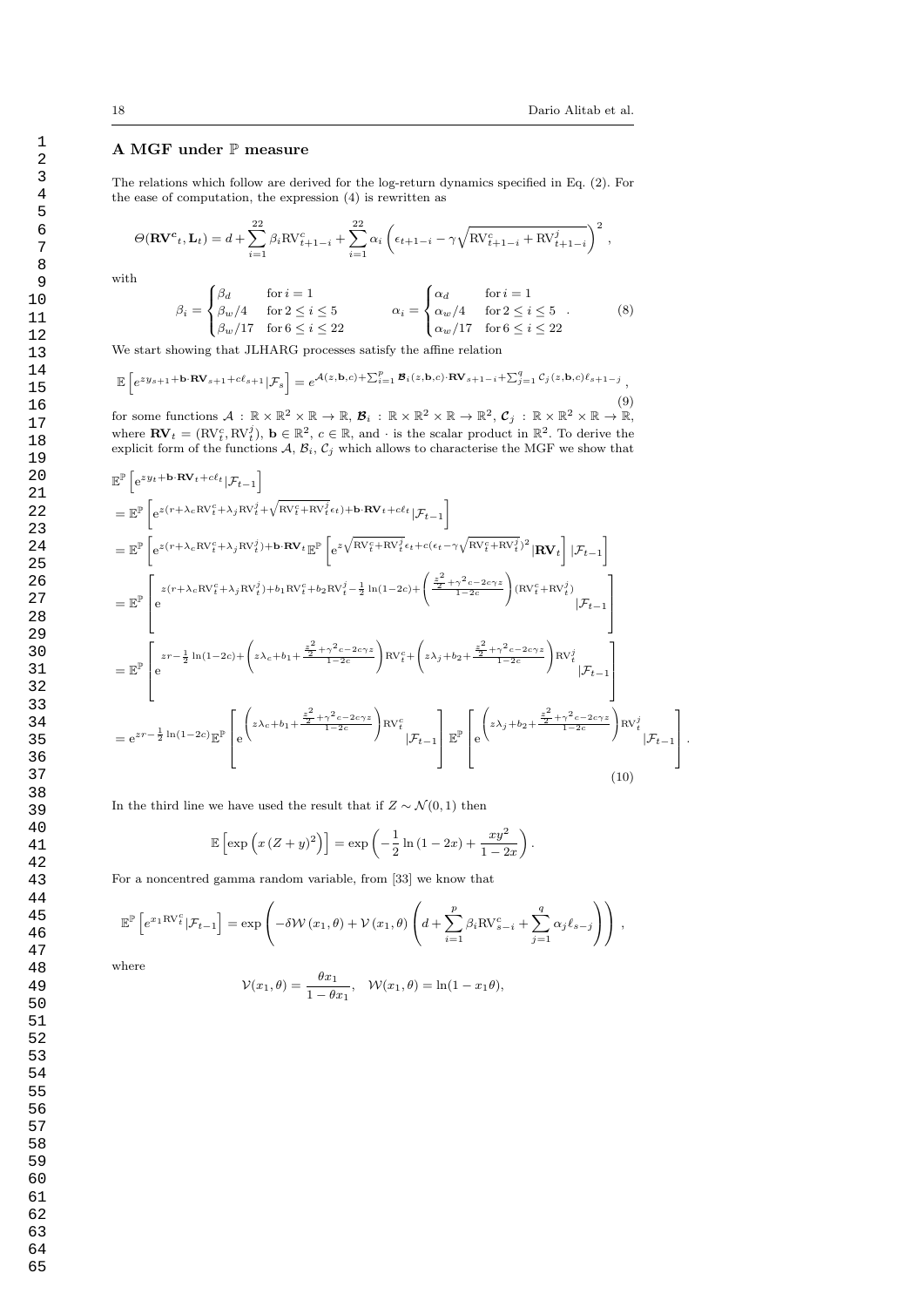and

$$
x_1(z, b_1, c) = z\lambda_c + b_1 + \frac{\frac{1}{2}z^2 + \gamma^2 c - 2c\gamma z}{1 - 2c}.
$$
 (11)

For the computation of the last expectation in the final line of (10), we use the property that if  $Z_t$  is a compound Poisson process with rate  $\omega$  and i.i.d. jump sizes  $D_i$ , then

$$
\mathbb{E}\left[e^{xZ_t}|\mathcal{F}_{t-1}\right] = \exp\left(\omega\left(M_D(x) - 1\right)\right),\tag{12}
$$

where  $M_D(x)$  is the MGF of the jump size random variable D. Since sizes are distributed according to a gamma distribution, we have

$$
M_D(x) = \frac{1}{\left(1 - x\tilde{\theta}\right)^{\tilde{\delta}}}.
$$
\n(13)

From expressions (12) and (13) we obtain

$$
\mathbb{E}^{\mathbb{P}}\left[e^{x_2 \text{RV}^j_t}|\mathcal{F}_{t-1}\right] = \exp\left(\tilde{\Theta} \mathcal{J}\left(x_2, \tilde{\theta}, \tilde{\delta}\right)\right),\,
$$

where

$$
\mathcal{J}(x_2, \tilde{\theta}, \tilde{\delta}) = \frac{1 - (1 - \tilde{\theta}x_2)^{\tilde{\delta}}}{(1 - \tilde{\theta}x)^{\tilde{\delta}}} \text{ and } x_2(z, b_2, c) = z\lambda_j + b_2 + \frac{\frac{1}{2}z^2 + \gamma^2 c - 2c\gamma z}{1 - 2c}.
$$

Gathering all the previous results, we finally conclude

$$
\mathbb{E}^{\mathbb{P}}\left[e^{zy_t + \mathbf{b}\cdot\mathbf{R}\mathbf{V}_t + c\ell_t}|\mathcal{F}_{t-1}\right] =
$$
\n
$$
\exp\left[zr - \frac{1}{2}\ln(1 - 2c) + \mathcal{V}(x_1, \theta)\left(d + \sum_{i=1}^p \beta_i \mathbf{R}\mathbf{V}_{t-i}^c + \sum_{j=1}^q \alpha_j \ell_{t-j}\right)\right]
$$
\n
$$
-\delta\mathcal{W}(x_1, \theta) + \tilde{\Theta}\mathcal{J}(x_2, \tilde{\theta}, \tilde{\delta})\right].
$$

The direct comparison of the last expression with (9) allows to derive the following explicit expressions

$$
\mathcal{A}(z,\mathbf{b},c) = zr - \frac{1}{2}\ln(1-2c) - \delta \mathcal{W}(x_1,\theta) + d\mathcal{V}(x_1,\theta) + \tilde{\Theta}\mathcal{J}(x_2,\tilde{\theta},\tilde{\delta}),\tag{14}
$$

$$
\mathcal{B}_i(z, b_1, c) = \mathcal{V}(x_1, \theta)\beta_i, \qquad (15)
$$

$$
\mathcal{C}_j(z, b_1, c) = \mathcal{V}(x_1, \theta) \alpha_j \,. \tag{16}
$$

As shown in [41], once we have above expressions we obtain

$$
\phi^{\mathbb{P}}(t,T,z) = \mathbb{E}^{\mathbb{P}}\left[e^{zy_{t,T}}|\mathcal{F}_{t}\right] = \exp\left(\mathbf{a}_{t} + \sum_{i=1}^{p} \mathbf{b}_{t,i} \mathbf{R} \mathbf{V}_{t+1-i}^{c} + \sum_{i=1}^{q} \mathbf{c}_{t,i} \ell_{t+1-i}\right)
$$

where

$$
a_{s} = a_{s+1} + zr - \frac{1}{2}\log(1 - 2c_{s+1,1}) + dV(x_{s+1}^{c}, \theta) - \delta W(x_{s+1}^{c}, \theta) + \tilde{\Theta}J(x_{s+1}^{j}, \tilde{\theta})
$$
  
\n
$$
b_{s,i} = \begin{cases} b_{s+1,i} + V(x_{s+1}^{c}, \theta)\beta_{i} & \text{for } 1 \leq i \leq p-1 \\ V(x_{s+1}^{c}, \theta)\beta_{i} & \text{for } i = p \end{cases}
$$
  
\n
$$
c_{s,i} = \begin{cases} c_{s+1,i} + V(x_{s+1}^{c}, \theta)\alpha_{i} & \text{for } 1 \leq i \leq q-1 \\ V(x_{s+1}^{c}, \theta)\alpha_{i} & \text{for } i = q \end{cases}
$$
  
\n(17)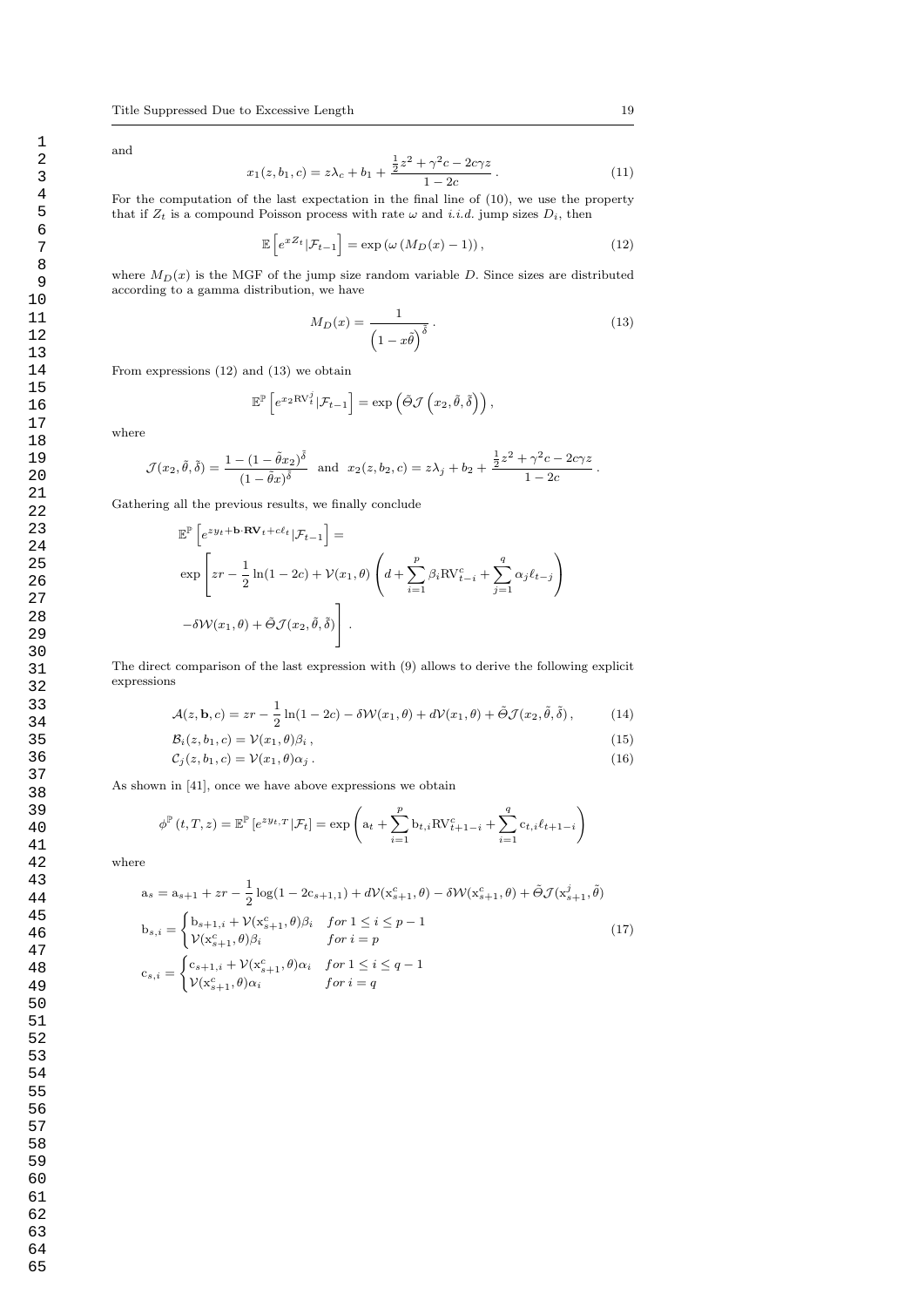with

$$
x_{s+1}^c = z\lambda_c + b_{s+1,1} + \frac{\frac{1}{2}z^2 + \gamma^2 c_{s+1,1} - 2c_{s+1,1}\gamma z}{1 - 2c_{s+1,1}},
$$
\n(18)

$$
x_{s+1}^j = z\lambda_j + \frac{\frac{1}{2}z^2 + \gamma^2 c_{s+1,1} - 2c_{s+1,1}\gamma z}{1 - 2c_{s+1,1}}.
$$
\n(19)

The functions V, W and J are defined as above. The terminal conditions read  $a_T = b_{T,i}$  $c_{T, j} = 0$  for  $i = 1, 2, ..., p$  and  $j = 1, 2, ..., q$ .

#### B No-arbitrage condition

The no-arbitrage conditions are

$$
\mathbb{E}^{\mathbb{P}}\left[M_{s,s+1}|\mathcal{F}_s\right] = 1 \text{ for } s \in \mathbb{N},
$$
  

$$
\mathbb{E}^{\mathbb{P}}\left[M_{s,s+1}e^{y_{s+1}}|\mathcal{F}_s\right] = e^r \text{ for } s \in \mathbb{N}.
$$
 (20)

The first relation is satisfied by definition of  $M_{s,s+1}$ . From a general result in [41], condition (20) is satified if, and only if

$$
\mathcal{A}(1 - \nu_y, -\nu, 0) = r + \mathcal{A}(-\nu_y, -\nu, 0), \n\mathcal{B}_i(1 - \nu_y, -\nu, 0) = \mathcal{B}_i(-\nu_y, -\nu, 0), \n\mathcal{C}_j(1 - \nu_y, -\nu, 0) = \mathcal{C}_j(-\nu_y, -\nu, 0),
$$

with  $\nu = (\nu_c, \nu_i)$ . To conclude, it is sufficient to show under which conditions the following two relations hold true

$$
x_1(1 - \nu_y, -\nu_c, 0) = x_1(-\nu_y, -\nu_c, 0),
$$
  

$$
x_2(1 - \nu_y, -\nu_j, 0) = x_2(-\nu_y, -\nu_j, 0).
$$

Simple computations show that the latter equations are satisfied if and only if

$$
\nu_y = \lambda_c + \frac{1}{2} = \lambda_j + \frac{1}{2}.
$$

Remarkably, the only specification for the log-return dynamics in Eq. (2) which ensures consistency with no-arbitrage is the dynamics where the equity premia  $\lambda_c$  and  $\lambda_j$  are equal and coincide to  $\lambda.$  Then, we obtain

$$
\nu_y = \lambda + \frac{1}{2} \, .
$$

It is important to notice that the no-arbitrage condition for the equity premium does not constrain the value of the variance risk premia  $\nu_c$  and  $\nu_j$ .

#### C Risk-neutral dynamics

JLHARG models imply a risk-neutral MGF for log-returns whose exponential affine terms can be re-parametrized in order to obtain an expression formally equivalent to the physical MGF. Firstly we observe that the risk-neutral MGF can be expressed with a recursive set of expressions, involving a combination of the functions  $A, B_i, C_j$ . Then, recalling the results given in [41], the MGF for JLHARG model under measure Q has the following form

$$
\phi_{\nu_c\; \nu_j\; \nu_y}^{\mathbb{Q}}\left(t,T,z\right)=\mathbb{E}^{\mathbb{Q}}\left[e^{zy_t,T}\left|\mathcal{F}_t\right.\right]=\exp\left(\mathbf{a}_t^*+\sum_{i=1}^{p}\mathbf{b}_{t,i}^*\mathbf{R}\mathbf{V}_{t+1-i}^c+\sum_{i=1}^{q}\mathbf{c}_{t,i}^*\ell_{t+1-i}\right)\,,
$$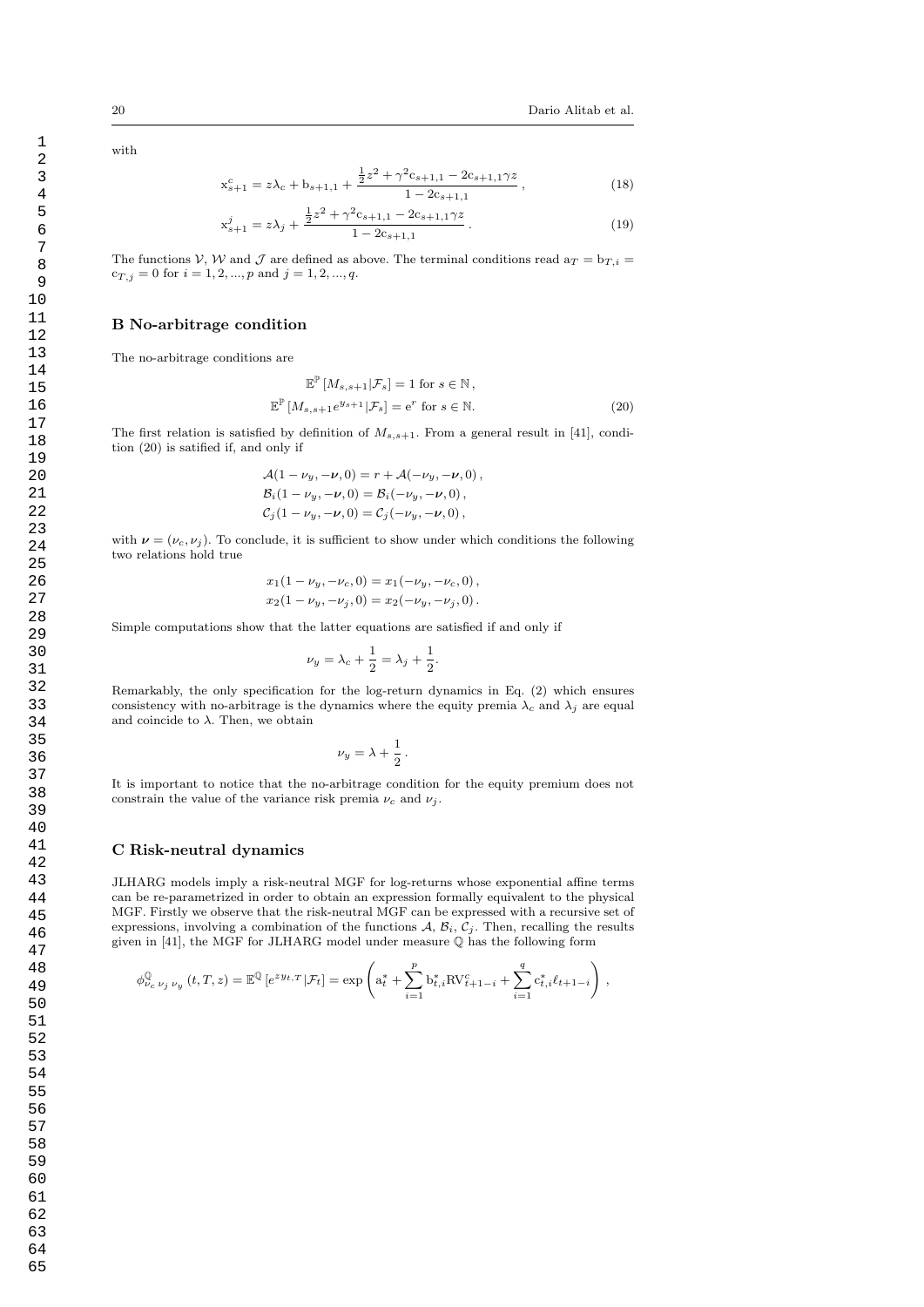where

$$
a_s^* = a_{s+1}^* + zr - \frac{1}{2}\log(1 - 2c_{s+1,1}^*) + d\mathcal{V}(x_{s+1}^{c*}, \theta) - d\mathcal{V}(y_{s+1}^{c*}, \theta)
$$
  
\n
$$
- \delta \mathcal{W}(x_{s+1}^{c*}, \theta) + \delta \mathcal{W}(y_{s+1}^{c*}, \theta) + \tilde{\Theta} \mathcal{J}(x_{s+1}^{j*}, \tilde{\theta}) - \tilde{\Theta} \mathcal{J}(y_{s+1}^{j*}, \tilde{\theta})
$$
  
\n
$$
b_{s,i}^* = \begin{cases} b_{s+1,i}^* + (\mathcal{V}(x_{s+1}^{c*}, \theta) - \mathcal{V}(y_{s+1}^{c*}, \theta)) \beta_i & \text{for } 1 \le i \le p - 1 \\ (\mathcal{V}(x_{s+1}^{c*}, \theta) - \mathcal{V}(y_{s+1}^{c*}, \theta)) \beta_i & \text{for } i = p \end{cases}
$$
  
\n
$$
c_{s,j}^* = \begin{cases} c_{s+1,j}^* + (\mathcal{V}(x_{s+1}^{c*}, \theta) - \mathcal{V}(y_{s+1}^{c*}, \theta)) \alpha_j & \text{for } 1 \le j \le q - 1 \\ (\mathcal{V}(x_{s+1}^{c*}, \theta) - \mathcal{V}(y_{s+1}^{c*}, \theta)) \alpha_j & \text{for } j = q \end{cases}
$$
  
\n(21)

where

$$
x_{s+1}^{c*} = (z - \nu_y)\lambda + b_{s+1,1}^* - \nu_c + \frac{\frac{1}{2}(z - \nu_y)^2 + \gamma^2 c_{s+1,1}^* - 2c_{s+1,1}^* \gamma(z - \nu_y)}{1 - 2c_{s+1,1}^*}
$$
  

$$
x_{s+1}^{j*} = (z - \nu_y)\lambda - \nu_j + \frac{\frac{1}{2}(z - \nu_y)^2 + \gamma^2 c_{s+1,1}^* - 2c_{s+1,1}^* \gamma(z - \nu_y)}{1 - 2c_{s+1,1}^*}
$$
  

$$
y_{s+1}^{l*} = -\nu_y\lambda - \nu_l + \frac{1}{2}\nu_y^2,
$$

with  $l = c, j$  and the terminal conditions are  $a_T^* = b_{T,i}^* = c_{T,j}^* = 0$  for  $i = 1, 2, ..., p$  and  $j = 1, 2, ..., q.$ 

The first passage consists in comparing expression (21) with (17). We have to find a set of new parameters for which the recursive expressions for  $a_t^*, b_t^*, c_t^*$  under  $\mathbb Q$  correspond to the expressions under P. We start defining

$$
\begin{split} x_{s+1,i}^{c\,*\,*} &= z \lambda^* + b_{s+1,1}^* + \frac{\tfrac{1}{2} z^2 + (\gamma^*)^2 c_{s+1,1}^* - 2 c_{s+1,1}^* \gamma^* z}{1 - 2 c_{s+1,1}^*} \,, \\ x_{s+1,i}^{j\,*\,*} &= z \lambda^* + \frac{\tfrac{1}{2} z^2 + (\gamma^*)^2 c_{s+1,1}^* - 2 c_{s+1,1}^* \gamma^* z}{1 - 2 c_{s+1,1}^*} \,. \end{split}
$$

Then, the following relations have to hold

$$
\delta\left(\mathcal{W}\left(\mathbf{x}_{s+1}^{c*},\theta\right)-\mathcal{W}\left(\mathbf{y}^{c*},\theta\right)\right)=\delta^*\mathcal{W}\left(\mathbf{x}_{s+1}^{c**},\theta^*\right) \tag{22}
$$

$$
\beta_i \left( \mathcal{V} \left( \mathbf{x}_{s+1}^{c*}, \theta \right) - \mathcal{V} \left( \mathbf{y}^{c*}, \theta \right) \right) = \beta_i^* \mathcal{V} \left( \mathbf{x}_{s+1}^{c**}, \theta^* \right) \tag{23}
$$

$$
\alpha_j \left( \mathcal{V} \left( \mathbf{x}_{s+1}^{c*}, \theta \right) - \mathcal{V} \left( \mathbf{y}^{c*}, \theta \right) \right) = \alpha_j^* \mathcal{V} \left( \mathbf{x}_{s+1}^{c**}, \theta^* \right) \tag{24}
$$

$$
\tilde{\Theta}\left(\mathcal{J}\left(\mathbf{x}_{s+1}^{j*},\tilde{\theta}\right)-\mathcal{J}\left(\mathbf{y}^{j*},\tilde{\theta}\right)\right)=\tilde{\Theta}^{*}\mathcal{J}\left(\mathbf{x}_{s+1}^{j**},\tilde{\theta}^{*}\right)
$$
\n(25)

with  $y^{c*} = -\lambda^2/2 - \nu_c + \frac{1}{8}$  and  $y^{j*} = -\lambda^2/2 - \nu_j + \frac{1}{8}$ . Equation (22) can be explicitly written as

$$
\delta \log \left[1 - \frac{\theta}{1 - \theta y^{c*}} \left(x_{s+1}^{c*} - y^{c*}\right)\right] = \delta^* \log \left(1 - \theta^* x_{s+1}^{c**}\right),\,
$$

which implies the following three sufficient conditions

$$
\delta^* = \delta
$$
  
\n
$$
\theta^* = \frac{\theta}{1 - \theta y^{c*}}
$$
  
\n
$$
x_{s+1}^{c**} = x_{s+1}^{c*} - y^{c*}.
$$
\n(26)